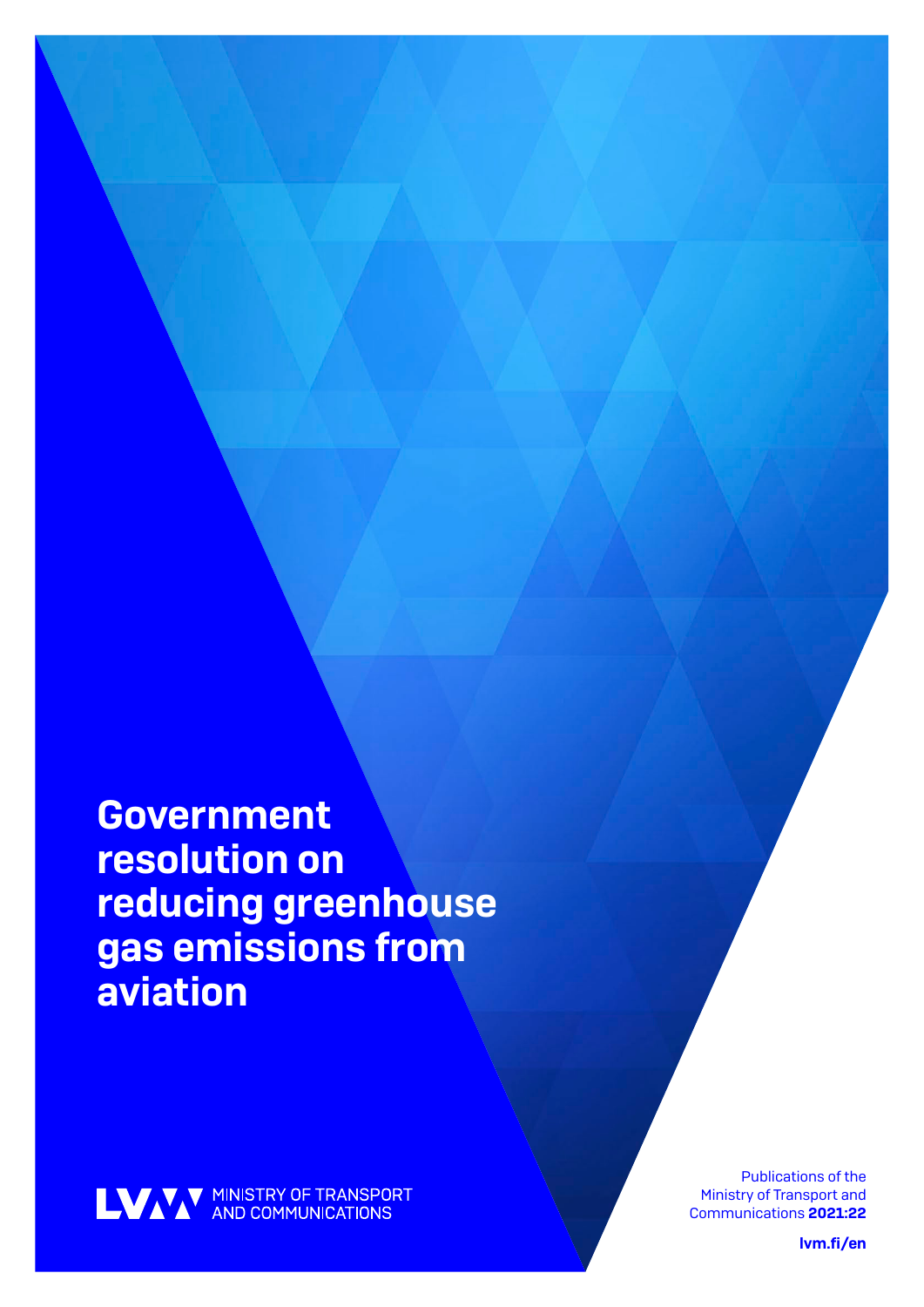**Publications of the Ministry of Transport and Communications** 2021:22

# Government resolution on reducing greenhouse gas emissions from aviation

Ministry of Transport and Communications Helsinki, Finland 2021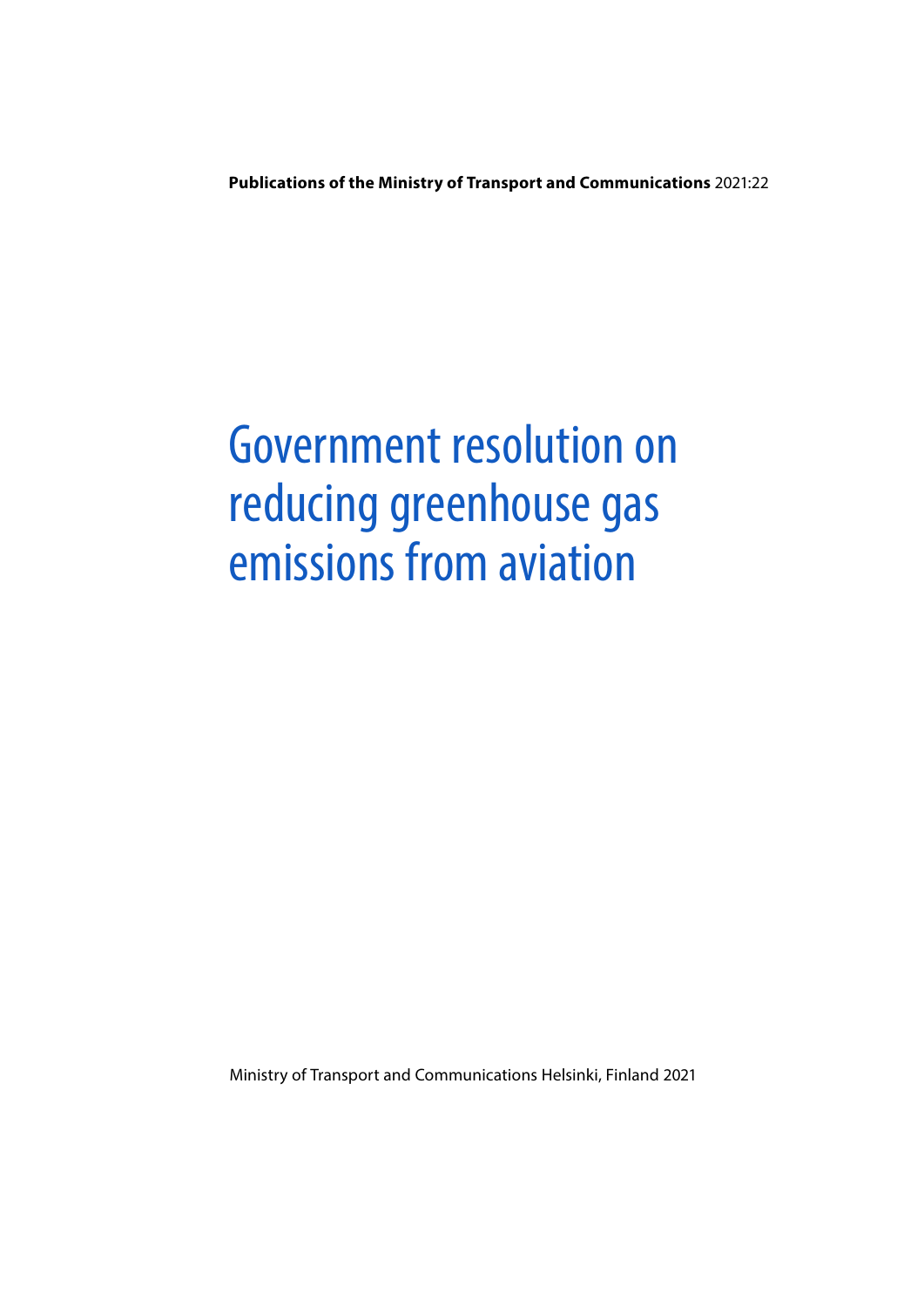**Julkaisujen jakelu** Distribution av publikationer

### **Valtioneuvoston [julkaisuarkisto Valto](https://julkaisut.valtioneuvosto.fi/)**

Publikationsarkivet Valto

julkaisut.valtioneuvosto.fi

**Julkaisumyynti** Beställningar av publikationer

**Valtioneuvoston [verkkokirjakauppa](https://vnjulkaisumyynti.fi/)**

Statsrådets nätbokhandel

vnjulkaisumyynti.fi

Ministry of Transport and Communications © 2021 Authors and Ministry of Transport and Communications

ISBN pdf: 978-952-243-616-0 ISSN pdf: 1795-4045

Layout: Government Administration Department, Publications

Helsinki, Finland 2021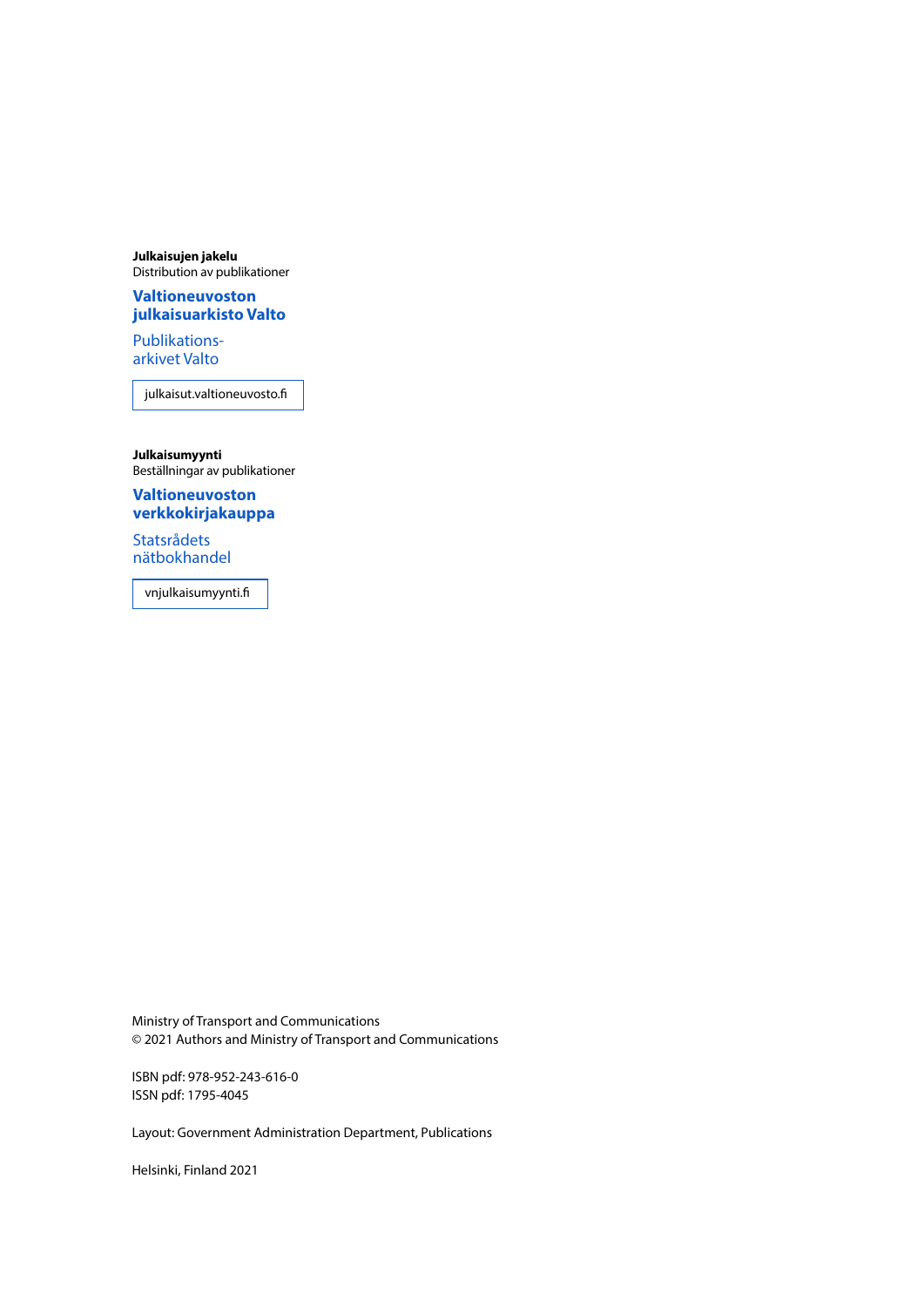### **Government resolution on reducing greenhouse**

### **gas emissions from aviation**

| 2021:22             | <b>Publications of the Ministry of Transport and Communications</b> | <b>Subject</b> | ۰  |
|---------------------|---------------------------------------------------------------------|----------------|----|
| Publisher           | Ministry of Transport and Communications                            |                |    |
| <b>Group Author</b> | Government                                                          |                |    |
| Language            | English                                                             | <b>Pages</b>   | 21 |

**Abstract**

According to the Programme of Prime Minister Sanna Marin's Government, Finland will be carbon neutral by 2035. The targets for reducing emissions from transport must be in line with this goal. In accordance with the Government Programme, a roadmap for fossilfree transport will be drafted during this government term, indicating concrete means for achieving the Government's objectives. This resolution determines the means for air transport and consolidates, in terms of the air transport sector, the Government's shared view on the objectives for reducing greenhouse gas emissions and on Finland's priorities for exerting influence internationally.

| Keywords           | emissions, air transport, climate, renewable energy sources |                 |           |
|--------------------|-------------------------------------------------------------|-----------------|-----------|
| <b>ISBN PDF</b>    | 978-952-243-616-0                                           | <b>ISSN PDF</b> | 1795-4045 |
| <b>URN</b> address | http://urn.fi/URN:ISBN:978-952-243-616-0                    |                 |           |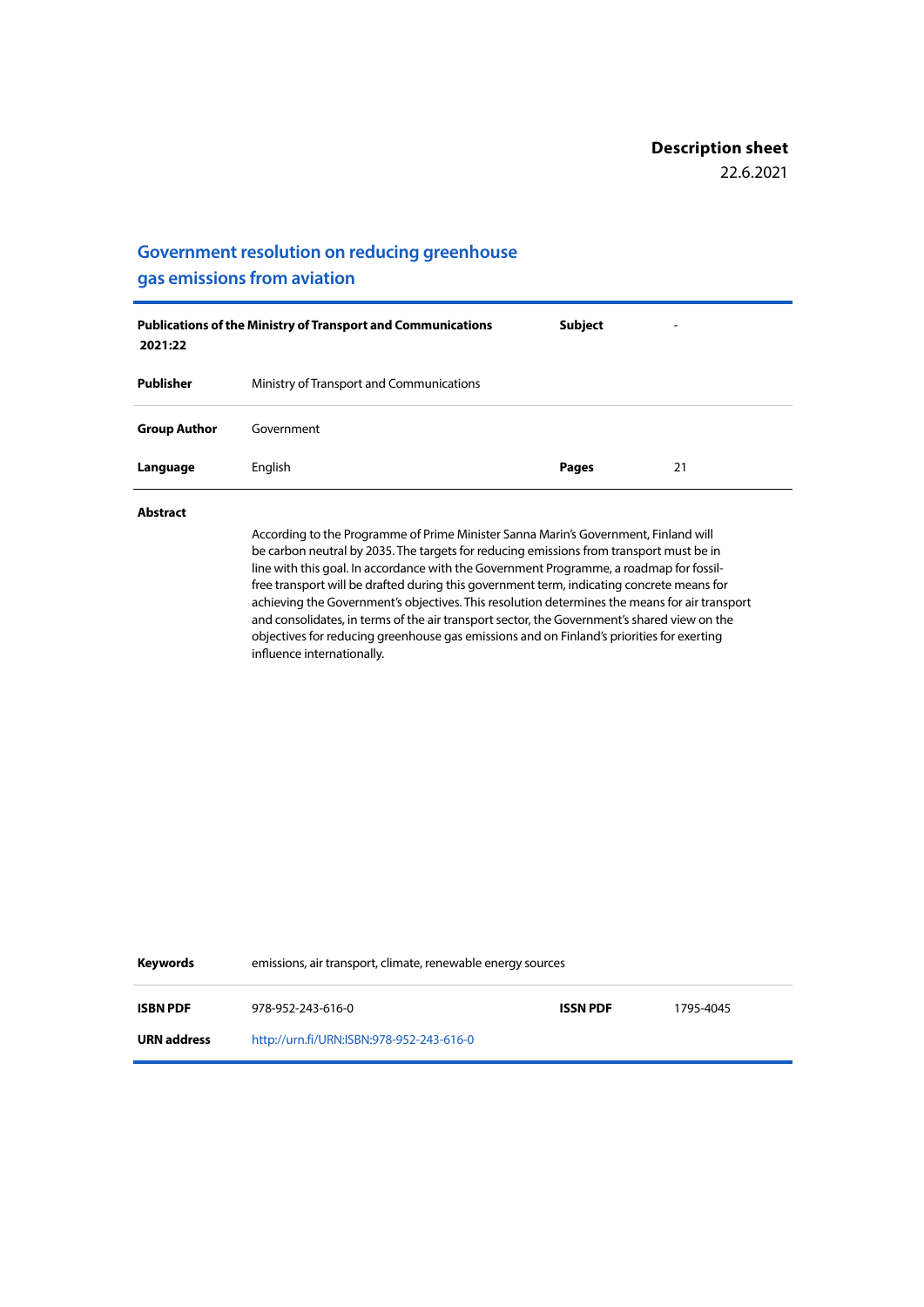### **Valtioneuvoston periaatepäätös lentoliikenteen kasvihuonekaasupäästöjen vähentämisestä**

| Liikenne- ja viestintäministeriön julkaisuja 2021:22 |                                  | Teema     | -  |
|------------------------------------------------------|----------------------------------|-----------|----|
| Julkaisija                                           | Liikenne- ja viestintäministeriö |           |    |
| Yhteisötekijä                                        | Valtioneuvosto                   |           |    |
| Kieli                                                | Englanti                         | Sivumäärä | 21 |

#### **Tiivistelmä**

Pääministeri Sanna Marinin hallitusohjelman mukaan Suomi on hiilineutraali vuonna 2035. Liikenteen päästövähennystavoitteiden tulee vastata tähän tavoitteeseen. Hallitusohjelman mukaan tällä hallituskaudella luodaan tiekartta fossiilittomaan liikenteeseen, jossa osoitetaan konkreettiset keinot hallituksen tavoitteisiin pääsemiseksi. Nyt annettavalla periaatepäätöksellä on tarkoitus osoittaa nämä keinot lentoliikenteen osalta sekä vahvistaa valtioneuvoston yhteinen näkemys tavoitteista ja kansainvälisen vaikuttamistyön painopisteistä lentoliikenteen kasvihuonekaasupäästöjen vähentämiseksi.

**Asiasanat** päästöt, lentoliikenne, ilmasto, uusiutuvat energialähteet

**ISBN PDF** 978-952-243-616-0 **ISSN PDF** 1795-4045

**Julkaisun osoite** [http://urn.fi/URN:ISBN:](http://)978-952-243-616-0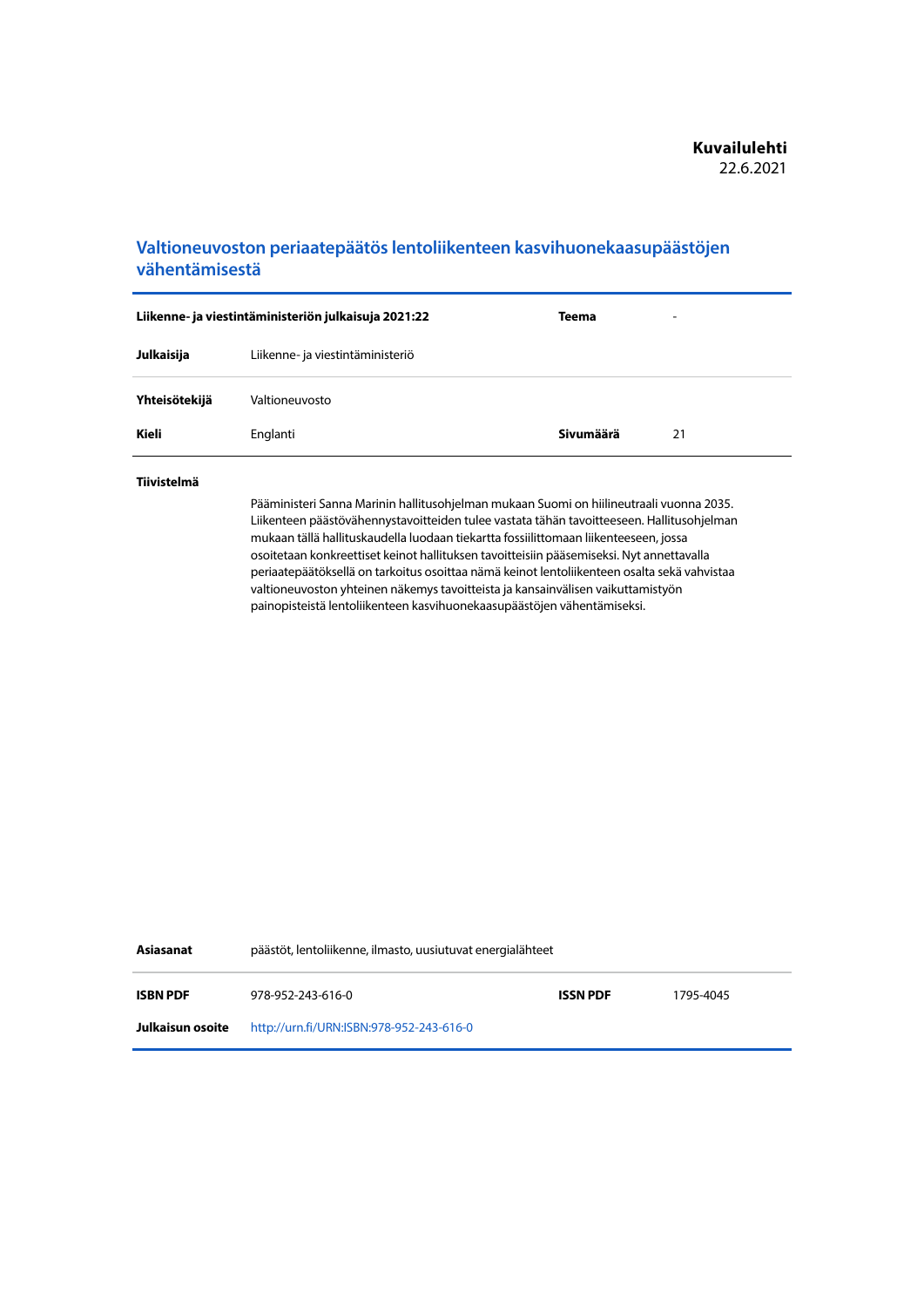22.6.2021

### **Statsrådets principbeslutom minskning av flygtrafikens växthusgasutsläpp**

| Kommunikationsministeriets publikationer 2021:22 |                           | Tema     | $\sim$ |
|--------------------------------------------------|---------------------------|----------|--------|
| <b>Utgivare</b>                                  | Kommunikationsministeriet |          |        |
| Utarbetad av                                     | Statsrådet                |          |        |
| Språk                                            | engelska                  | Sidantal | 21     |

### **Referat**

Enligt statsminister Sanna Marins regeringsprogram är Finland koldioxidneutralt år 2035. Målen för att minska utsläppen från trafiken och transporterna ska motsvara detta mål. Enligt regeringsprogrammet ska det under den här regeringsperioden skapas en färdplan för fossilfria transporter där man visar konkreta sätt att uppnå regeringens mål. Avsikten med principbeslutet som nu ges är att påvisa dessa metoder för flygtrafikens del samt att förstärka statsrådets gemensamma uppfattning om målen och prioriteringarna i det inter-nationella påverkansarbetet för att minska växthusgasutsläppen från flygtrafiken.

| Nyckelord         | utsläpp, flygtrafik, klimat, förnybara energikällor |                 |           |
|-------------------|-----------------------------------------------------|-----------------|-----------|
| <b>ISBN PDF</b>   | 978-952-243-616-0                                   | <b>ISSN PDF</b> | 1795-4045 |
| <b>URN-adress</b> | http://urn.fi/URN:ISBN:978-952-243-616-0            |                 |           |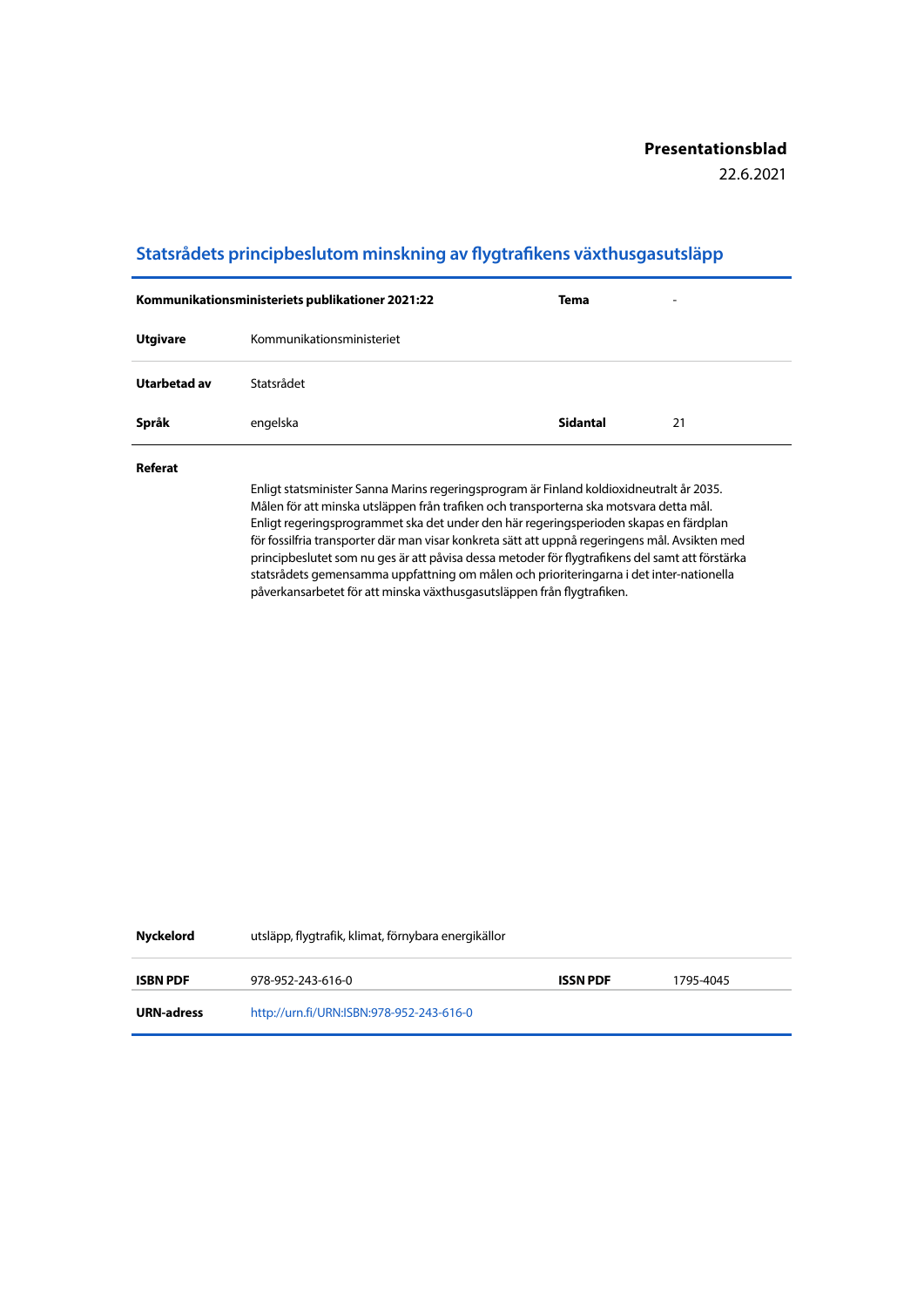## **Contents**

| Government resolution on reducing greenhouse gas emissions from aviation |                                                                                 | $\overline{7}$ |
|--------------------------------------------------------------------------|---------------------------------------------------------------------------------|----------------|
|                                                                          | 1 Current state and expected development of greenhouse gas emissions            | 9              |
| $2^{\circ}$                                                              | Goals and measures to reduce greenhouse gas emissions from aviation             | 11             |
| 2.1                                                                      |                                                                                 | 12             |
| $2.2^{\circ}$                                                            | Increasing the energy efficiency of the transport system and modes of transport | 16             |
| 2.3                                                                      |                                                                                 | 18             |
| $\mathbf{3}$                                                             |                                                                                 | 21             |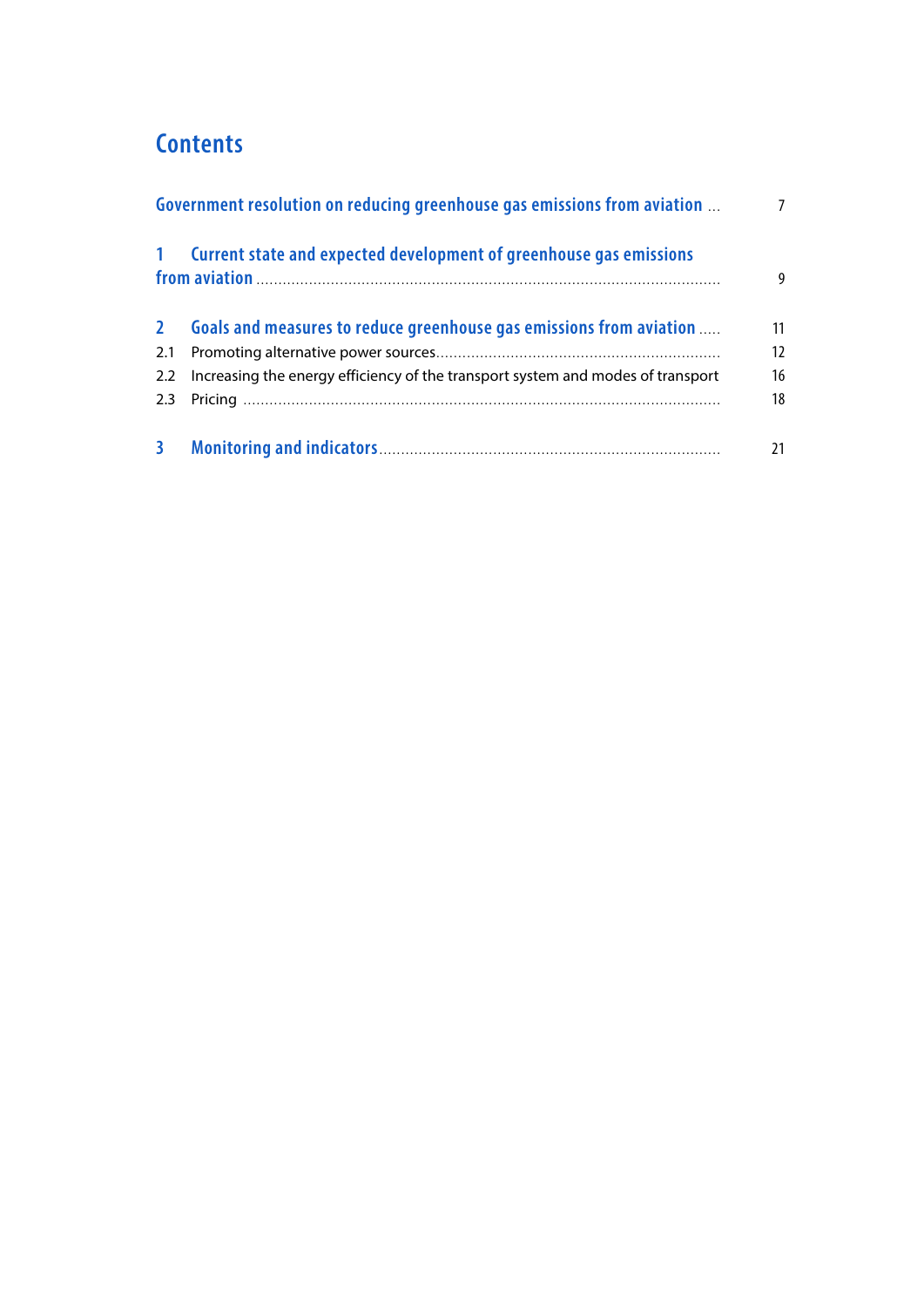### <span id="page-7-0"></span>**GOVERNMENT RESOLUTION ON REDUCING GREENHOUSE GAS EMISSIONS FROM AVIATION**

Air traffic plays an important role in transport within Finland and especially in international connections. Finland's geographic location makes air transport the most important mode of transport in cross-boundary passenger traffic, also enabling business and leisure travel for Finnish people. Well-functioning air connections also have an impact on the placement and operating preconditions of companies and investments made in Finland, and they are vital for the development of the travel industry, for example. From a financial point of view, air cargo plays a significant role in Finland's foreign trade, accounting for roughly ten per cent of its value. As all societal sectors and modes of transport must, however, reduce their greenhouse gas emissions, it is important to examine ways to increase the sustainability of air transport.

Regardless of the significantly advanced energy efficiency of aircraft, emissions from air traffic have increased steeply in Finland and Europe, as well as globally. In particular, this results from the significant increase in vehicle-kilometres, the limited availability of alternative power sources and the minor use of sustainable aviation fuels. The coronavirus epidemic has affected the sector with an unusual force, reducing the volume of traffic and emissions. Nevertheless, air traffic is expected to recover in a few years, after which it will continue its strong growth<sup>1</sup>. On a global scale, the increase in air traffic is maintained by the growing wealth of developing high-population countries, which most likely will also affect air traffic in Finland through increases in travel and transit connections. In an international comparison, Finland is among the most frequent travellers. To achieve the traffic emissions reduction goals and the goals of the Paris Agreement, it is necessary to adopt new measures that reduce emissions from aviation.

<sup>1</sup> ICAO Stocktaking Seminar on aviation in-sector  $CO<sub>2</sub>$  emissions reductions, 8–11 September 2020 .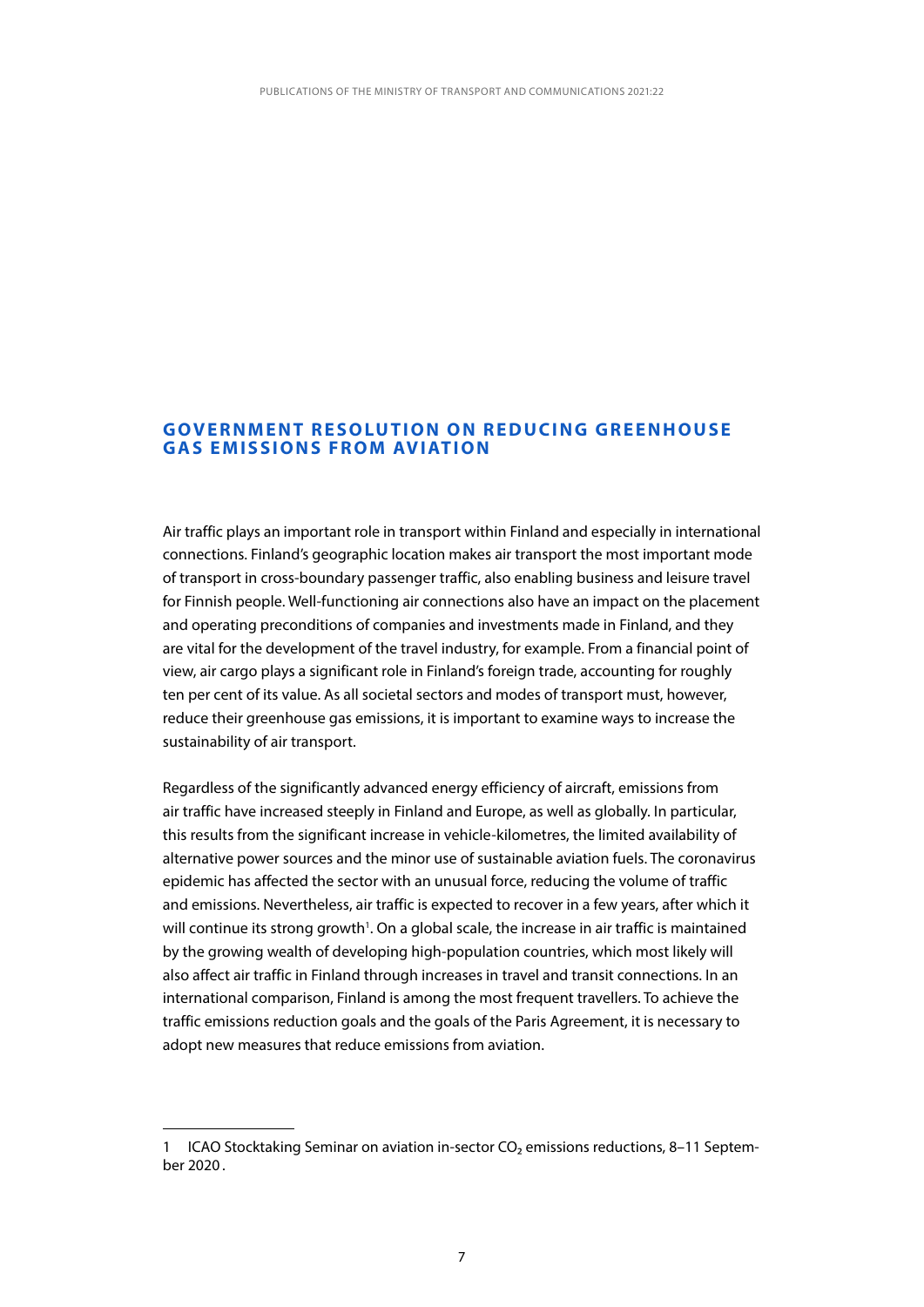Globally, aviation is an intensely competitive sector, which means that global measures within the scope of the International Civil Aviation Organization (ICAO) have the highest impact and distort competition the least. This is why it is important to focus on the preparation and adoption of effective emissions reduction measures in international cooperation. The acceptance of global decisions can, however, be promoted and accelerated not only through active influencing, but also by showing leadership and ambition. As a result, global measures must be supplemented by means of national and EU measures.

Despite the urgency of the adoption of emissions reduction measures, it is important that cost pressures are not significantly increased in the sector, until air transport has started to recover from the serious market disruption caused by the coronavirus epidemic. Following the principles of green recovery, national and international policy measures must, however, be adopted to ensure that the expected increases in air traffic do not jeopardise the achievement of climate goals. This calls for a significant decrease in aviation emissions from the pre-pandemic level, already before 2030.

This resolution on reducing emissions from aviation addresses the opportunities of international influencing and national measures. This resolution was prepared using the roadmap for fossil-free transport, in which the means of reducing emissions from aviation and their impact were assessed extensively for the first time on a national level. The implementation of the roadmap's measures will be monitored regularly, as described in Chapter 3.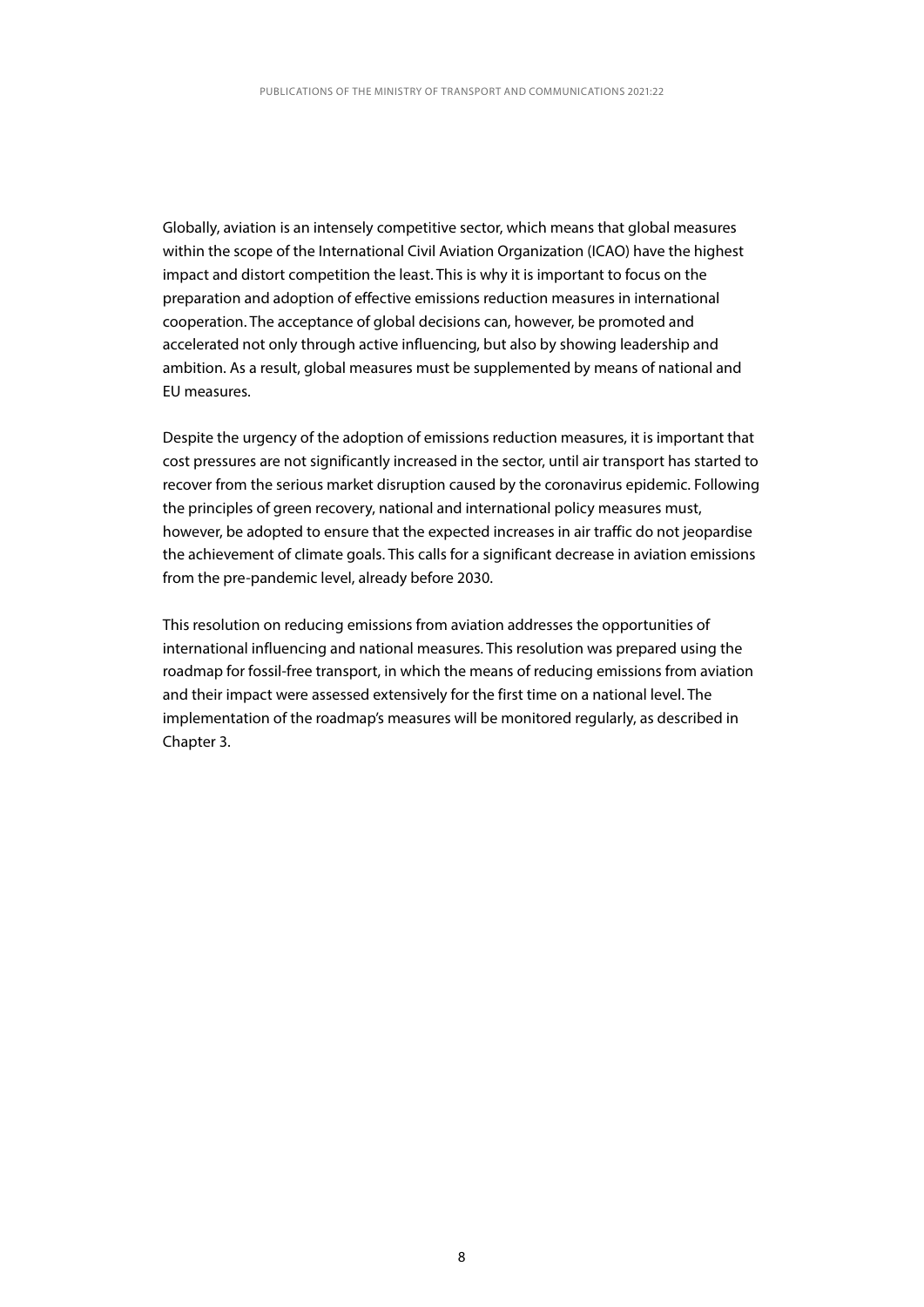## <span id="page-9-0"></span>**1 Current state and expected development of greenhouse gas emissions from aviation**

In 2018, emissions from domestic aviation accounted for less than two per cent of total traffic emissions, and the volume of emissions has decreased by 33 per cent between 2005 and 2019. Furthermore, domestic aviation emissions are not expected to grow significantly in the near future, because vehicle-kilometres are estimated to remain roughly at the current level. Instead, the volume and emissions of outgoing international flights from Finland have increased considerably, nearly 13 times higher than domestic aviation emissions in 2019. From 2005 to 2019, total emissions increased by 74 per cent, mainly due to increased long-distance flight routes to Asia and North America and the expansion of Helsinki Airport into a significant European transit airport. Emissions from domestic and international flights departing from Finland totalled 2.802 Mt CO2 in 2019<sup>2</sup>. In 2019, Finnair's CO2 emissions from aviation operations increased by 9.8 per cent<sup>3</sup> from the previous year.

During the preparation of the roadmap for fossil-free transport, it was estimated that domestic and outgoing international flights will increase by 15–20 per cent and emissions by 20–25 per cent by 2030, compared with the 2018 level, provided that no new emissions reduction measures are adopted. Considering the expected deceleration in the increase in transport during the 2030s and the accelerating electrification of aircraft, it is estimated that the flight volume will increase by 30– 40 per cent and emissions by 25–40 per cent by 2045, compared with the 2018 level. In other words, the strongest growth phase in air traffic is estimated to have already passed in Finland, but there is no decrease in sight if any temporary market disruptions, such as the coronavirus epidemic, are not considered.

In the EU, aviation accounted for 3.6 per cent of all CO2 emissions and 13.4 per cent of total emissions in the transport sector in 2017. Emissions increased by 16 per cent from 2005, and they are expected to increase by another 21–37 per cent by 2040 $4$ . Aviation accounts for roughly 2.5 per cent of global CO2 emissions. The ICAO estimates that, regardless of the annual improvements in energy efficiency, fuel consumption in

<sup>2</sup> Statistics Finland's greenhouse gas emissions information 2019

<sup>3</sup> Finnair Annual Report 2019.

<sup>4</sup> European Aviation Environmental Report; EASA 2019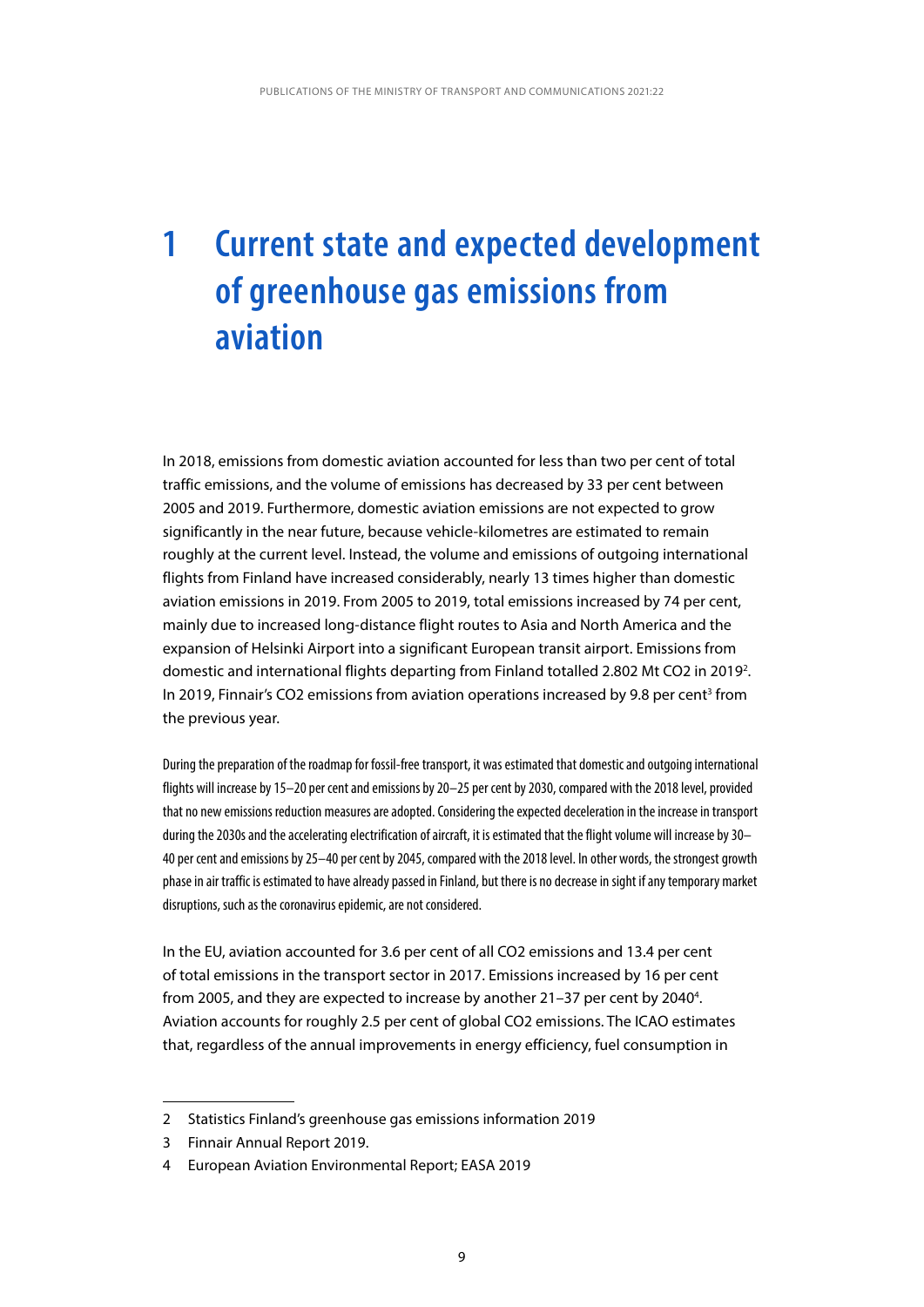international aviation (roughly 65 per cent of all air traffic) will be 2.2–3.1 higher by 2045 than in 2015 $5$ .

It should also be noted that aviation generates other emissions in addition to carbon dioxide, such as nitrogen and sulphur oxides, unburnt hydrocarbons, particulates and water vapour, some of which increase global warming, while others reduce it. Combined, these emissions accelerate global warming and, according to a recent study<sup>6</sup>, 66 per cent of the total impact of aviation, increasing global warming, comes from emissions other than carbon dioxide. While more research is required of these emissions and the occurrence and measurement of their impact, it is clear on the basis of the aforementioned study that the use of sustainable aviation fuels can reduce not only carbon dioxide emissions, but also other emissions that increase global warming. This further increases the importance of the rapid adoption of more sustainable aviation fuels.

<sup>5</sup> Environmental Trends in Aviation to 2050, ICAO 2019

<sup>6</sup> Updated analysis of the non-CO2 climate impacts of aviation and potential policy measures pursuant to the EU Emissions Trading System Directive Article 30(4), EASA 2020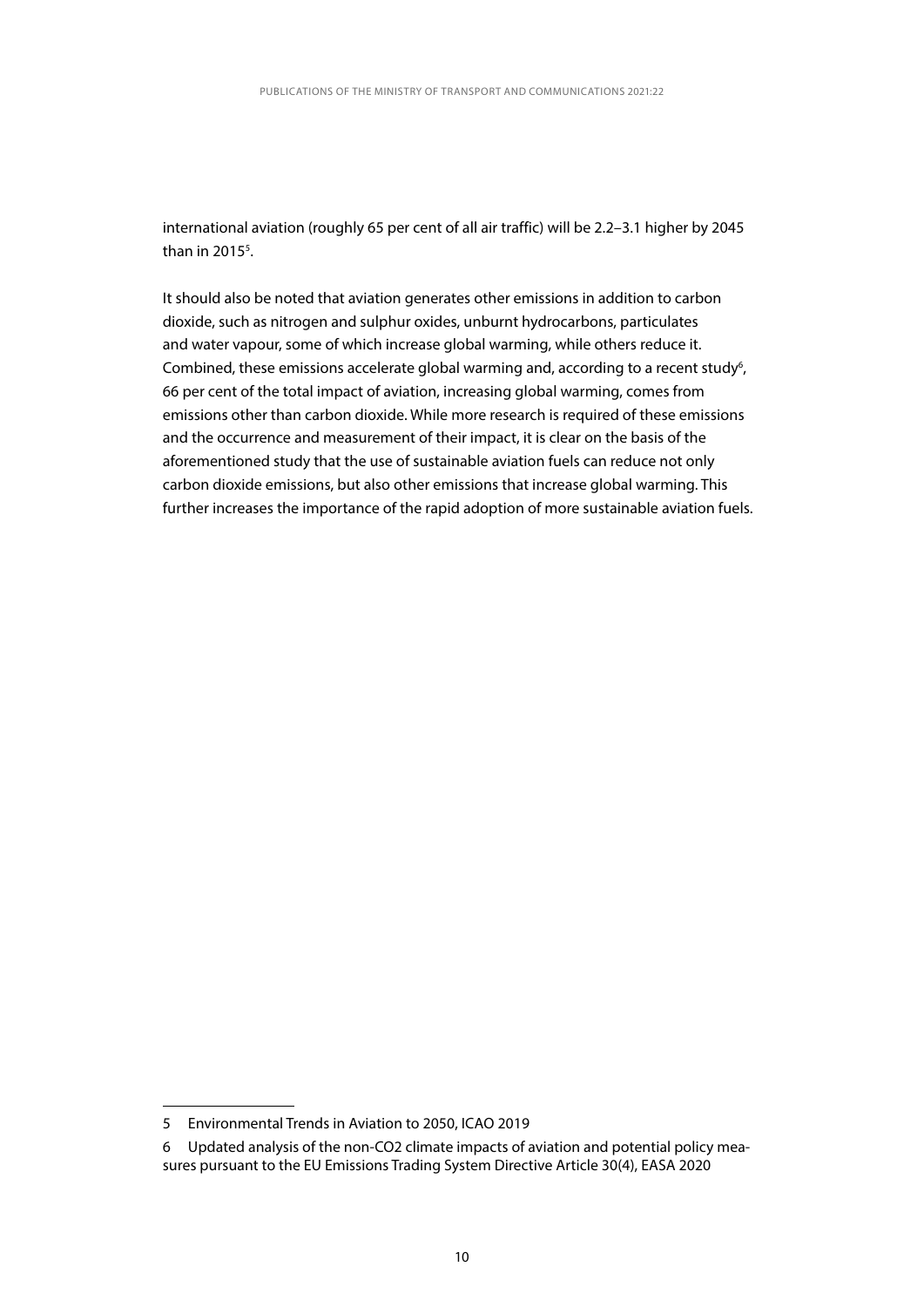## <span id="page-11-0"></span>**2 Goals and measures to reduce greenhouse gas emissions from aviation**

Finland is committed to the goals of the ICAO and the EU to reduce emissions from aviation. While Finland has not had any separate numerical targets based on these goals, the opportunities to reduce emissions from domestic and outgoing international flights were assessed during the preparation of the roadmap for fossil-free transport. According to the working group, CO2 emissions could be reduced by roughly 15 per cent by 2030 from the 2018 level by adopting an ambitious climate policy, regardless of the expected increase in vehicle-kilometres. To achieve this goal, the distribution obligation for sustainable aviation fuels must be adopted as defined in Prime Minister Sanna Marin's Government Programme (targeting 30 per cent by 2030). Correspondingly, emissions could be reduced by 35–60 per cent by 2045, depending on the level of the distribution obligation for sustainable aviation fuels, which should be 50–70 per cent to achieve the aforementioned emissions reductions and therefore probably higher than potential international obligations.

The EU does not have any actual goal to reduce emissions from aviation. However, aviation is the only mode of transport within the scope of emissions trading at present and is therefore part of the emissions reduction goals in the emissions trading sector. Currently, this is 43 per cent of 2005 levels by 2030, but it will be increased because in December 2020 the European Council approved a binding net reduction target for greenhouse gas emissions within the EU of at least 55 per cent of the 1990 level by 2030. The Commission is also preparing proposals to increase the effectiveness of emissions trading in aviation and the use of sustainable aviation fuels.

The ICAO has set carbon-neutral growth as a goal for international aviation from 2020 onwards and a two per cent annual improvement in fuel efficiency by 2050. However, the ICAO estimates that it is unlikely that both of these goals can be achieved<sup>7</sup>. At its meeting in 2019, the ICAO also agreed upon the start of preparations for a long-term emissions reduction goal and the measures required to achieve it with the aim of reaching an agreement at the 2022 meeting.

<sup>7</sup> Environmental Trends in Aviation to 2050, ICAO 2019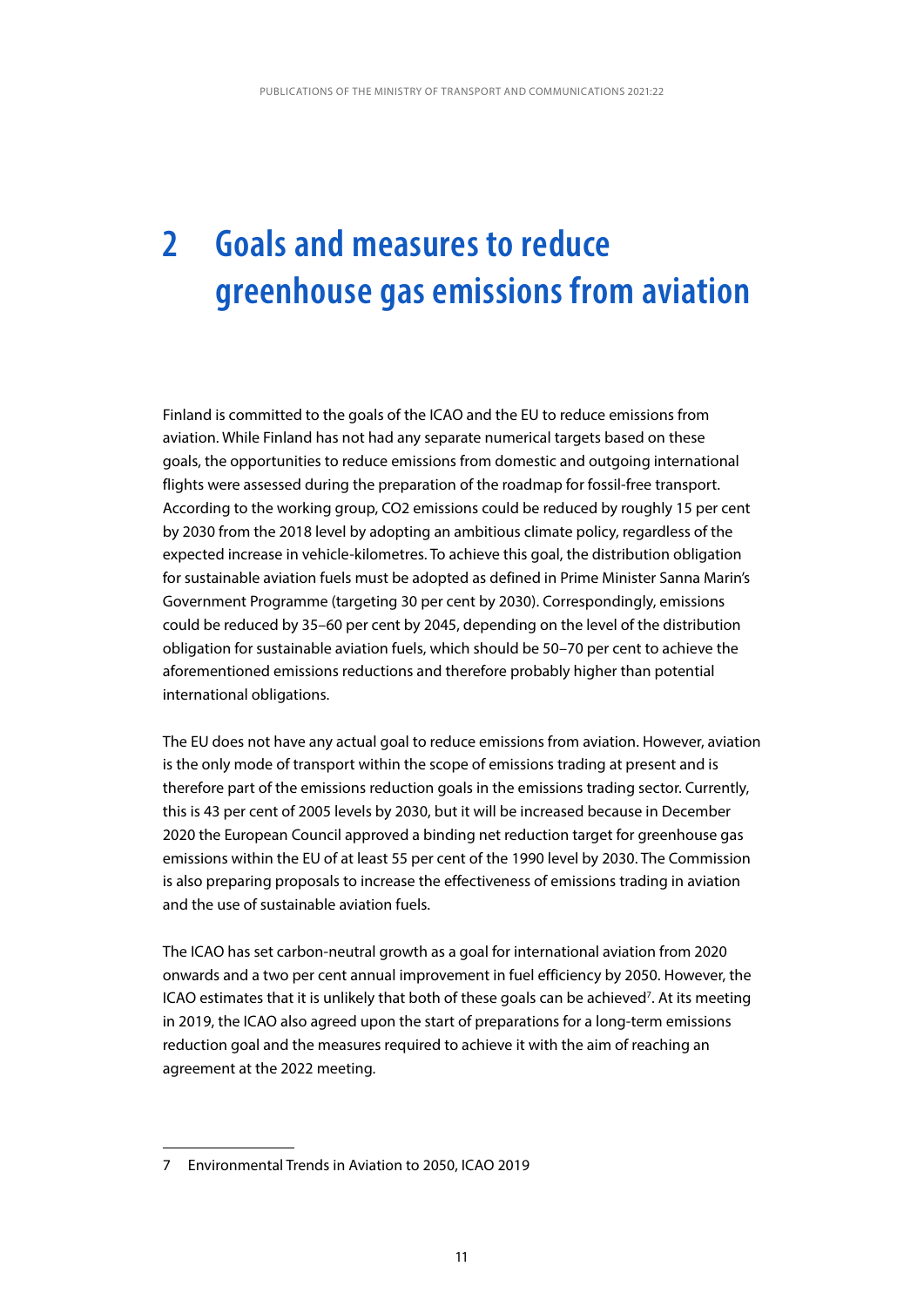<span id="page-12-0"></span>The standard methods to reduce aviation emissions include the introduction of new technologies (the next aircraft generation may be up to 25 per cent more energy efficient than its predecessor), operational improvements (e.g., the development of airspace management and airfield operations), and sustainable aviation fuels. In addition, emissions can be reduced by means of pricing, either through various taxes or market mechanisms. In the ICAO and the EU, Finland has supported agreements on ambitious measures to reduce aviation emissions.

In this resolution, the measures to reduce greenhouse gas emissions from aviation have been divided according to whether they concern a transition to alternative power sources and fuels (Chapter 2.1), increases in the energy efficiency of the transport system and modes of transport (Chapter 2.2) or pricing (Chapter 2.3). Guidelines concerning international cooperation have been discussed under each theme, together with national measures. Through the implementation of the measures listed in this resolution, the Government aims to reduce the emissions of domestic and outgoing international flights by 15 per cent from the 2018 level by 2030 and by 50 per cent by 2045. Domestic aviation should be emissions-free by 2045. Regarding the achievement of the goals, CO2 emissions from aviation registered in statistics are only taken into account, including emissions reductions during the lifecycle of sustainable aviation fuels. Any indirect emissions reductions resulting from different market mechanisms in other sectors are not included in the goals.

The implementation of the resolution must be monitored closely to ensure that climate measures in aviation are in line with the global average temperature increase of 1.5 degrees Celsius set as a goal in the Paris Agreement. Achieving this is likely to require that the global warming potential of aviation be completely eliminated by 2050.

### **2.1 Promoting alternative power sources**

The lack of alternative power sources in aviation and the slow electrification due to the insufficient energy density of batteries highlight the importance of the adoption of sustainable aviation fuels. According to current knowledge, liquid aviation fuels will be used extensively at least until the 2050s. This means that to reduce emissions it is necessary to make attempts to replace the use of fossil kerosene with sustainable aviation fuels as quickly as possible. In various contexts, the ICAO has urged its member countries to adopt effective policy measures to reduce emissions by using sustainable aviation fuels, but the ICAO is not expected to issue any global obligations for their adoption in the near future. Instead, the European Commission is preparing the ReFuelEU Aviation initiative to increase the currently low use of sustainable aviation fuels in the EU. As preliminary options, the Commission has presented the distribution obligation, a higher number of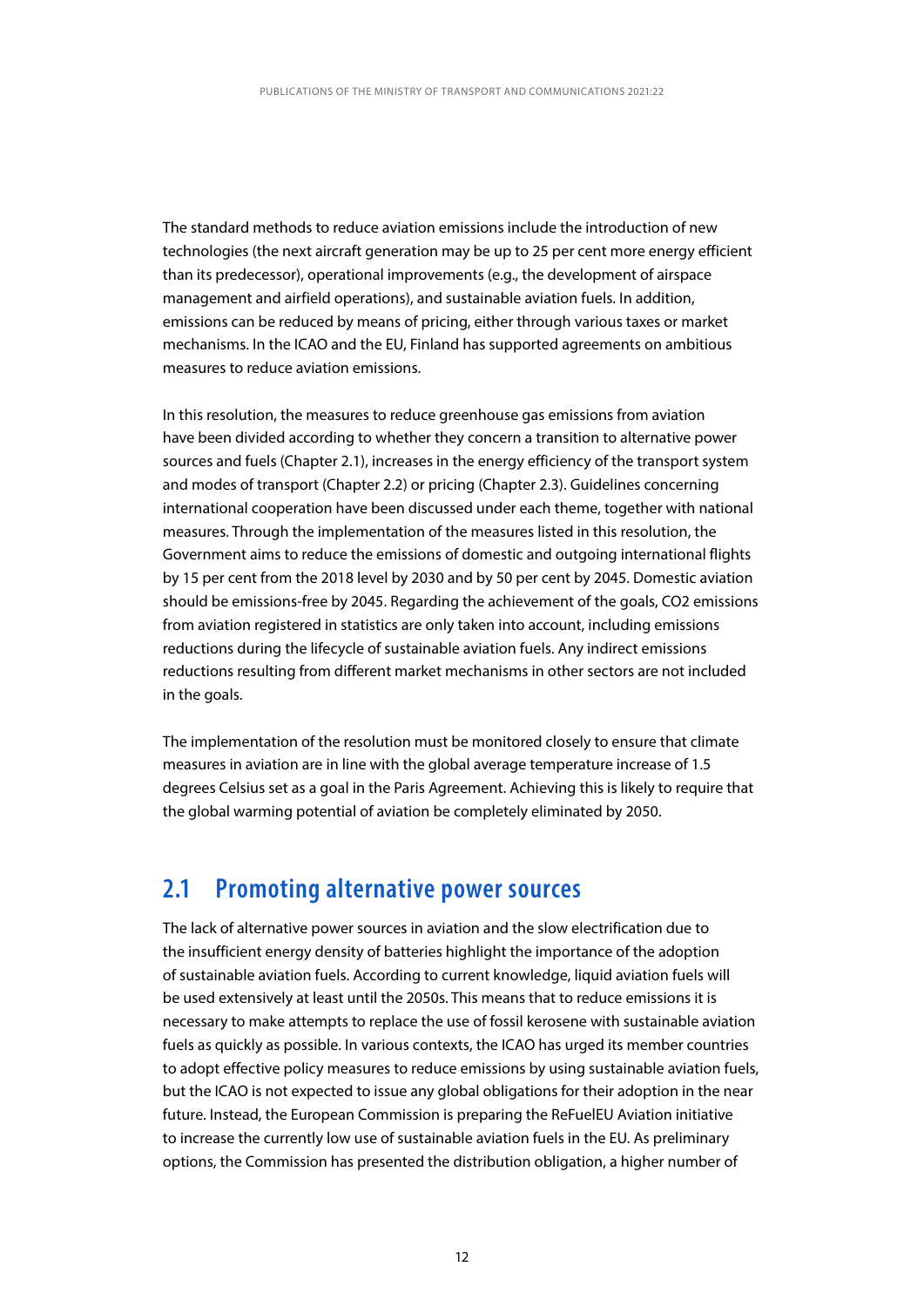different incentives and the adoption of a centralised auction mechanism for sustainable aviation fuels, for example. Currently, the price of sustainable aviation fuels is up to three times higher than that of fossil kerosene, due to which its use is not likely to increase without any obligatory policy measures or strong incentives.

In the Government Programme, the aim is to reduce emissions from aviation by adopting a blending obligation for sustainable aviation fuels, and the target for the ratio of renewables has been set at 30 per cent by 2030. According to the roadmap working group's estimates, the blending or distribution obligation is the most effective national policy instrument to increase the ratio of sustainable aviation fuels in traffic both in the short term and the long term. Along with the implementation of the Government Programme, it will be assessed how the different levels of obligations impact the sector, as well as the more detailed ways to implement the obligations and international development. The obligation could be implemented, as in road transport, as a distribution obligation for the energy content of fuel or as an obligation to reduce greenhouse gas emissions to reduce a certain volume of carbon dioxide emissions caused by the use of fuel. The latter method could provide incentives to use more sustainable and advanced fuels that help to reduce CO2 emissions the most. This would support the development and production of electric fuels generated using renewable energy. The significance of electric fuels in reducing emissions from aviation is very high in the long term, as it would be otherwise difficult to effectively reduce emissions from long-distance flights, in particular.

Imposing the obligation would gradually increase the use of sustainable aviation fuels in stages, with a very small share in the first years, but rising sharply towards 2030. This would also address the impact of the coronavirus epidemic and provide the sector with opportunities to prepare for sustainable growth. According to estimates, a ratio of up to 30% of sustainable aviation fuels would have very little impact on the price of an airline ticket. It should be noted, however, that airlines' ticket-specific margin is also very low and, due to the competitive situation, the additional cost could not always be transferred to the price of a ticket. Therefore, a considerably high national obligation would most likely have a negative impact, especially on Finnair's operations, whose operations focus heavily on Finland, unlike those of its competitors. However, a number of other countries in Europe planning the adoption of a national distribution obligation for sustainable aviation fuels would lower this impact. Sweden will adopt an obligation to reduce greenhouse gas emissions in 2021, corresponding to a distribution obligation of roughly 30% in 2030, and Norway launched its distribution obligation in aviation at the beginning of 2020 with the aim of increasing the ratio of sustainable fuels to 30% by 2030. Furthermore, several countries in Central Europe, including France, Germany, Spain, the Netherlands, and the UK, have either decided on the adoption of an obligation with a lower percentage or are planning its adoption.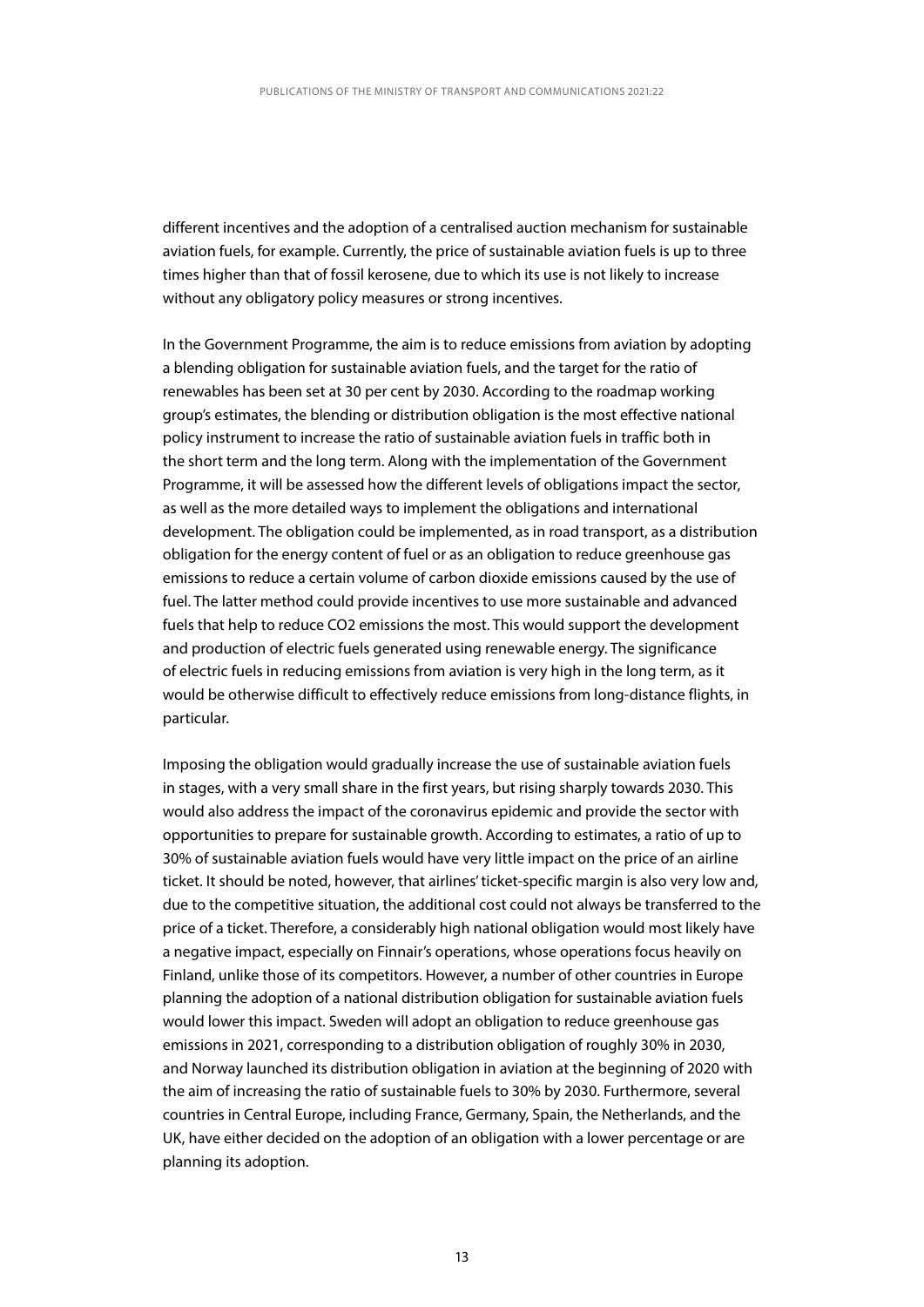If Finland had an obligation for sustainable aviation fuels that was clearly higher than in Central European countries and at competing transit airports or other climate measures that increased the price of flights, this could have a negative impact, in particular, on the number of transit passengers from Asia at Helsinki Airport. This would also affect the development of flight connections between Finland and Central Europe, and could lead to carbon leakage to some extent by increasing the popularity of longer southern routes. With regard to transit connections to Asia, Helsinki Airport's competitors are locations in the Middle East that have significantly increased their passenger volumes, such as Istanbul, Dubai, and Doha. Price competition with the airports and routes is challenging because they have low fuel prices and few climate measures, and operators are supported heavily in the region. It is therefore expected that the popularity of southern connections will continue to increase strongly as a result of airport expansions, regardless of Finland's decisions to adopt measures to reduce emissions from air traffic. Then again, the increased popularity of southern connections during the 2000s has not stopped the significant increase in transit connections via Helsinki Airport. It is therefore likely that, as air traffic towards Asia continues to grow strongly during the next few decades, faster and more sustainable northern connections would also have good opportunities to develop in line with national climate targets. In the further preparation of the distribution obligation, it would be important to find a balance between risks associated with the sector and ambitious emissions reductions. Furthermore, the impact of the obligation should be monitored closely to better consider its impact and the impact of the pandemic on the sector, as well as any changes in international regulations.

Alongside the adoption of a national distribution obligation, it would be important to promote the adoption of ambitious international obligations in the EU and the ICAO. However, in the light of current knowledge, any EU distribution obligation would be adopted in 2025 at the earliest, and its level would most likely be considerably lower than that of the obligations planned in the Nordic countries (in the Commission's preliminary investigations, a possible level was 5% by 2030). In addition, it would be important that, as the use of electricity and other alternative power sources increases in road transport, renewable fuels would especially be allocated to air transport, in which there are fewer options for reducing emissions. The availability and costs of renewable fuels must also be assessed accurately so that policy measures for different modes of transport can be targeted correctly and climate benefits can be maximised cost-effectively. Similarly, it is necessary to provide incentives to increase the development and production of sustainable aviation fuels through credible long-term national and international measures. From the point of view of the export policy, it should also be noted that Finnish companies have highly significant expertise and production capacity in sustainable aviation fuels, also on a global scale.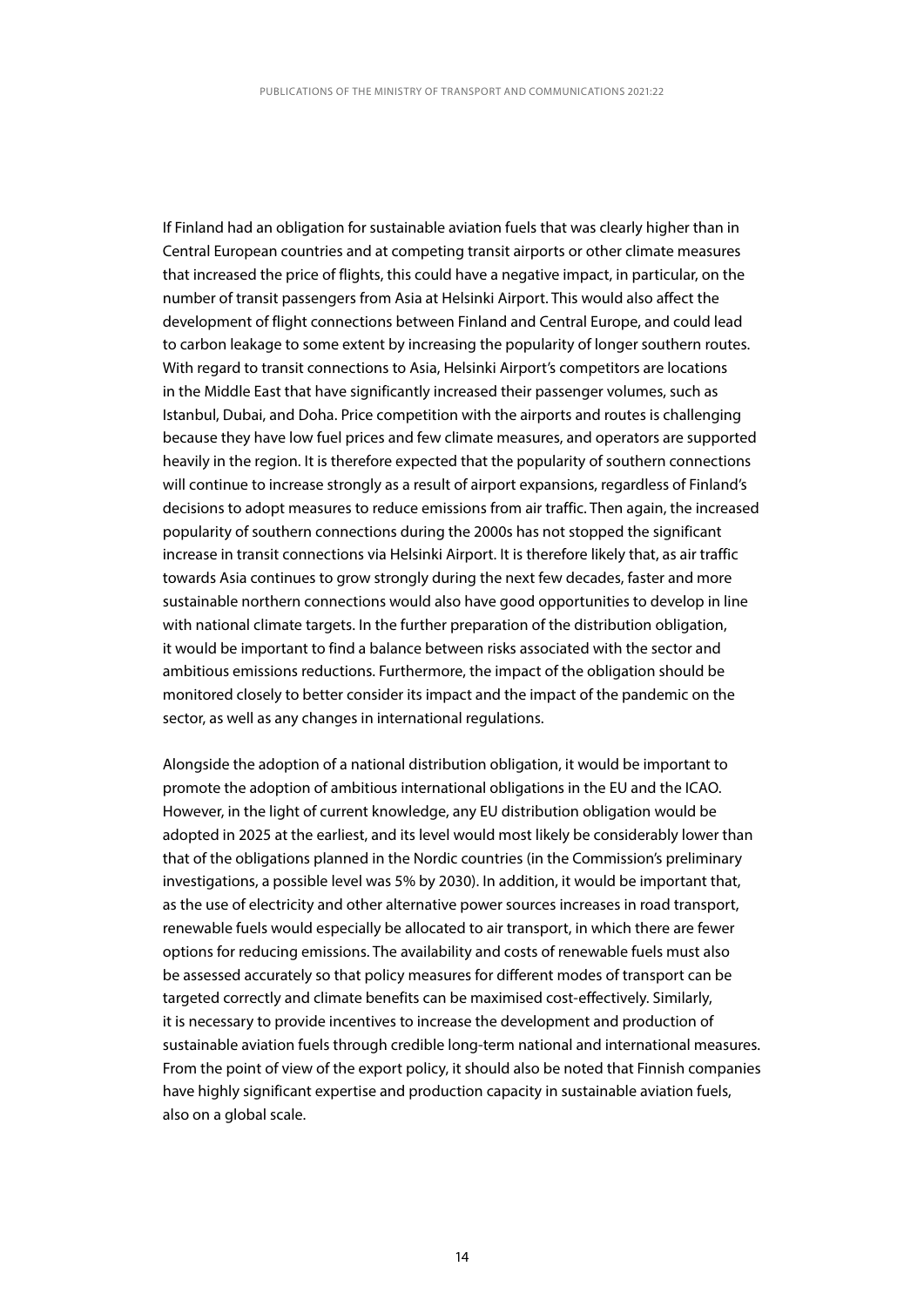### **Measures:**

- 1. The level of the distribution obligation for sustainable aviation fuels or a comparable obligation to reduce greenhouse gas emissions, its impact on the sector and international development will be assessed in conjunction with the legislative process concerning the implementation of the Government Programme.
- 2. Finland actively promotes the introduction of sustainable aviation fuels in the ICAO through international binding decisions, also as part of the long-term emissions reduction goal in international aviation, which is currently under preparation, and the related package of measures.
- 3. Finland supports the adoption of ambitious measures in the EU to promote the use of sustainable aviation fuels, such as a distribution obligation that sets a minimum level.
- 4. Finland considers it important that the promotion and sustainability of the use of sustainable aviation fuels are addressed more extensively in conjunction with amendments to the EU law, including regulations on emissions trading in aviation and the Carbon Off-setting and Reduction Scheme for International Aviation (CORSIA), as well as the renewable energy directive.
- 5. As the electrification of road transport is increasing, the use of renewable fuels will be allocated towards air transport through national and international decisions.
- 6. Technologies and production related to sustainable aviation fuels and electric fuels, in particular, will be promoted through research and innovation funding.
- 7. Finland actively supports the aims of the ICAO and the European Union Aviation Safety Agency (EASA) to build a standardisation base for fully electric and hybrid aircraft, as well as alternative power source solutions.
- 8. A study of the electrification of flying and the development needs required in the charging infrastructure at Finnish airports will be prepared. At the same time, long-term opportunities for the use of other alternative power sources, hydrogen in particular, in air transport in Finland will be assessed.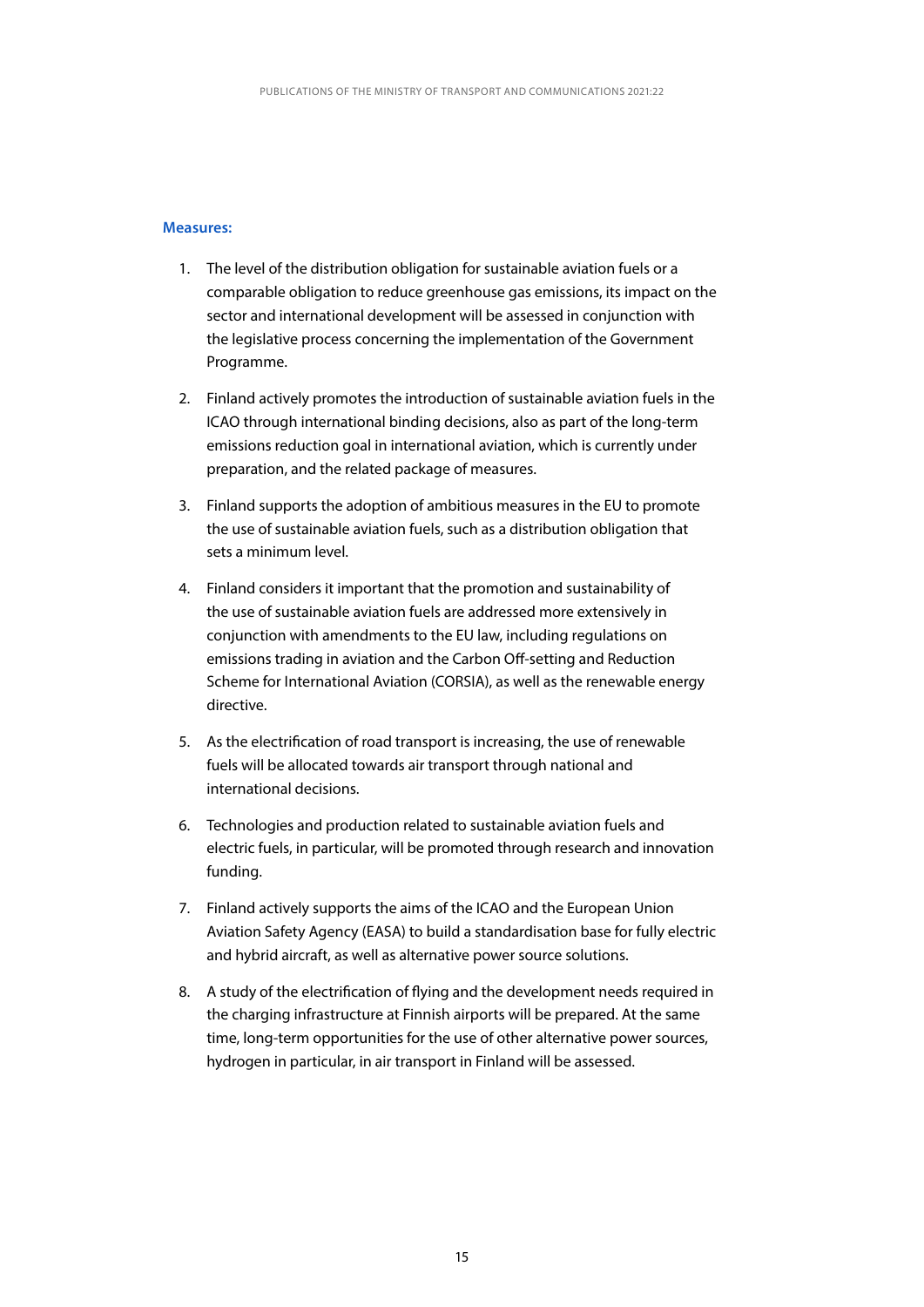### <span id="page-16-0"></span>**2.2 Increasing the energy efficiency of the transport system and modes of transport**

In air transport, the energy efficiency of the transport system can be increased, in particular, by improving the functioning of airspace and by adopting various flight and operating methods that reduce emissions. Since the early days of aviation, these operational functions have primarily been developed from the point of view of air safety but, as traffic volumes have increased, it has become increasingly important to improve the smooth flow of traffic and minimise emissions. The ICAO already considers operational methods to be part of the four key types of emissions reductions. As a rule, operational emissions reduction means can be regarded as relatively cost-effective, because their adoption does not usually require the introduction of new aircraft technologies, for example.

The Single European Sky (SES) legislative project aims to reduce the fragmentation of European airspace, resulting from differences between Member States, the civilian and military use of airspace, and various technologies. The purpose of the project is to improve the efficiency of air traffic management and air navigation services. SES may provide significant benefits through increased capacity and safety and lower air navigation service costs and emissions. As flight costs and emissions can be reduced by shortening flight routes and preventing delays, for example, the further development of SES is in Finland's best interests. In 2015, the North European Free Route Airspace (NEFRA) was established, in which airlines can fly either along the most direct route possible or use additional waypoints to benefit from winds, for example. NEFRA is highly advanced in terms of airspace management and it has been studied to reduce aviation emissions. This means that its operating principle should be expanded.

The rapid development of unmanned aviation presents a new challenge for the development of airspace management and the safety of aviation. As a rule, unmanned aviation does not, however, increase aviation emissions because drones and other unmanned aircraft are usually battery-powered. However, unmanned aviation solutions can help to achieve emission reductions in the transport system, particularly as an environmentally friendlier option to replace road transport.

Finavia Corporation operates and maintains 21 airports in Finland. In addition to Finavia's airport network, locally operated airports are located in Lappeenranta, Mikkeli and Seinäjoki. Ground handling companies provide aircraft ground handling services for airlines. As a result of Finavia's emissions reduction measures and emissions offsetting, the airport network's operations are carbon neutral. However, its emissions could be reduced further by increasing the use of renewable fuel oil in machinery and equipment, promoting the electrification of ground handling equipment, and increasing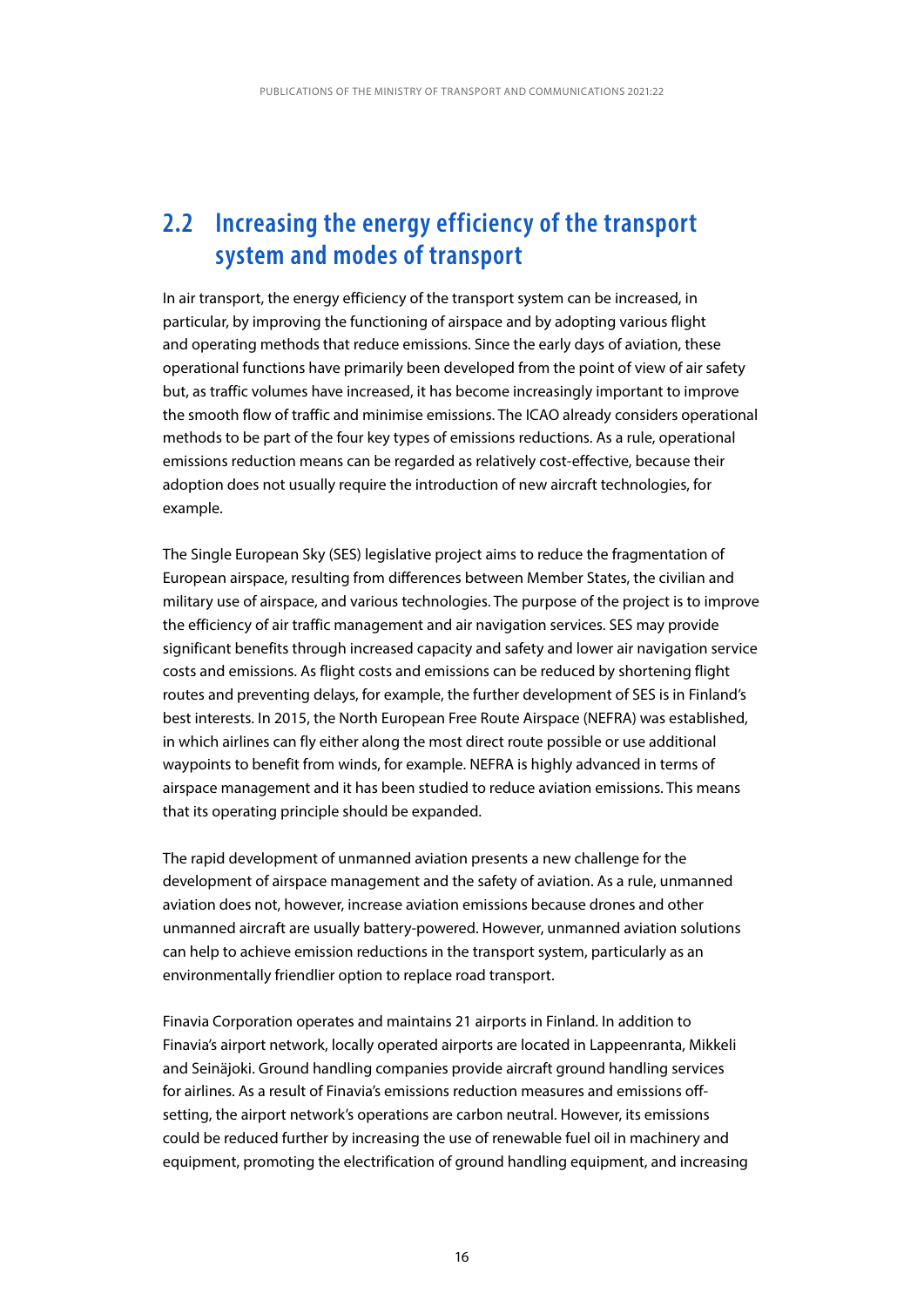the transparency of the environmental impact of ground handling services and the monitoring of emissions. In the interface of air transport and other modes of transport, total emissions of the transport system can be reduced by developing sustainable travel chains and new logistics solutions enabled by unmanned aviation. By actively opening up data interfaces and engaging in cooperation for the use of data, it is possible to increase the popularity of sustainable passenger services and ensure seamless logistics between line haul transport and hubs. Airports, Helsinki Airport in particular, are significant transport hubs, whose development as part of the sustainable transport system must be addressed in the implementation of the national transport system plan. Similarly, it is important to develop the transport system so that comprehensive and low-emission public transport services are available as options for air transport.

The energy efficiency of aircraft can be improved by developing aerodynamics, otherwise modifying the aircraft structure to improve its efficiency rate, reducing the weight of aircraft and developing more energy-efficient engines. In a historical context, the energy efficiency of aircraft has increased considerably. Measured by available seat miles, modern aircraft is over 80% more energy-efficient than aircraft in the 1960s. However, modern planes are introduced fairly slowly, as the average service lifespan of a plane is approximately 20–25 years. Improving the energy efficiency of aircraft is an important part of the reduction of aviation emissions but, due to the magnitude of the expected increase in vehicle-kilometres and the required reductions in greenhouse gas emissions, the introduction of new technologies alone is not enough, as indicated by the development of aviation emissions in Finland.

#### **Measures:**

- 9. Finland supports the reform of the performance and payment regulations included in the SES2+ proposal in a way that provides encouragement to improve the achievement of environmental goals and the reduction of emissions.
- 10. Finland promotes regulations on unmanned aviation in a direction that also enables the flexible use of airspace and unmanned aviation operations in a safe and controlled manner without any visual connection.
- 11. Finland supports the expansion of NEFRA to shorten flight routes and reduce emissions.
- 12. The proposals presented in the national transport system plan for the development of key transport hubs, such as airports, as part of sustainable and smoothly flowing travel chains must be implemented immediately, while using the full opportunities of digitalisation.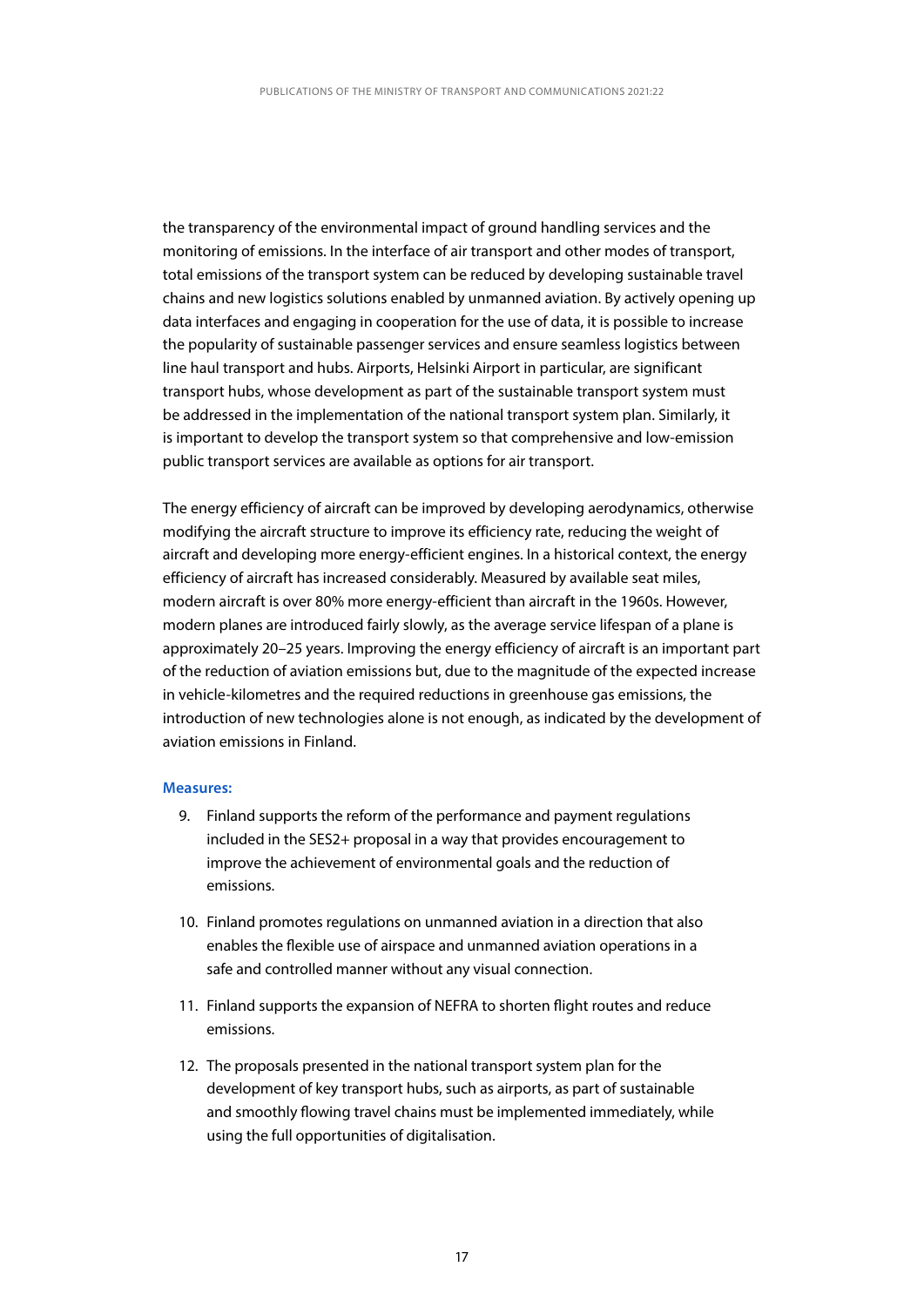- <span id="page-18-0"></span>13. During the implementation of the national transport system plan, comprehensive and low-emission public transport services will be developed as alternatives for domestic air transport.
- 14. The implementation of the logistics digitalisation strategy must be prioritised to promote the sustainability of transport chains through the production, dissemination and use of data, while applying new operating models at a transport system level, such as unmanned aviation solutions.
- 15. Finland aims to increase the focus of the EU's research and innovation programme Horizon Europe funding on the development of new energyefficient technologies in aviation and the promotion of their introduction.
- 16. The Government's travel strategy will be changed so that the volume of air travel will be reduced especially by using long-distance connections. In addition, environmental responsibility will be increased by favouring lowemission alternatives in central government's travel procurement.

### **2.3 Pricing**

Different pricing alternatives serve to reduce traffic emissions by promoting more sustainable consumption behaviour, for example. In aviation, interest in pricing alternatives has also been boosted by the fact that technological measures have not been able to prevent the increase in emissions.

Air transport has been a pioneer in the introduction of international pricing and market mechanisms. Air transport was the first mode of transport to join the EU's emissions trading system in 2012. Currently, the system includes all flights within the European Economic Area (EEA). The European Commission estimates that emissions trading has reduced CO2 emissions from aviation by roughly 100 Mt in 2012–2018. Despite this, emissions from aviation within the scope of emissions trading have continued to increase generally in the EU and also in Finland. The Commission is expected to propose legislative changes in 2021 to improve the efficiency of the system. Emissions trading is regarded as a relatively cost-effective emissions reduction mechanism, and improving its efficiency is justified from Finland's point of view. Returning the geographic scope of application of emissions trading to its original size includes significant risks from the perspectives of Finland and the EU.

Through the decision of the ICAO's meeting in 2016, international aviation became the first industrial sector which decided to adopt a global market mechanism for emissions.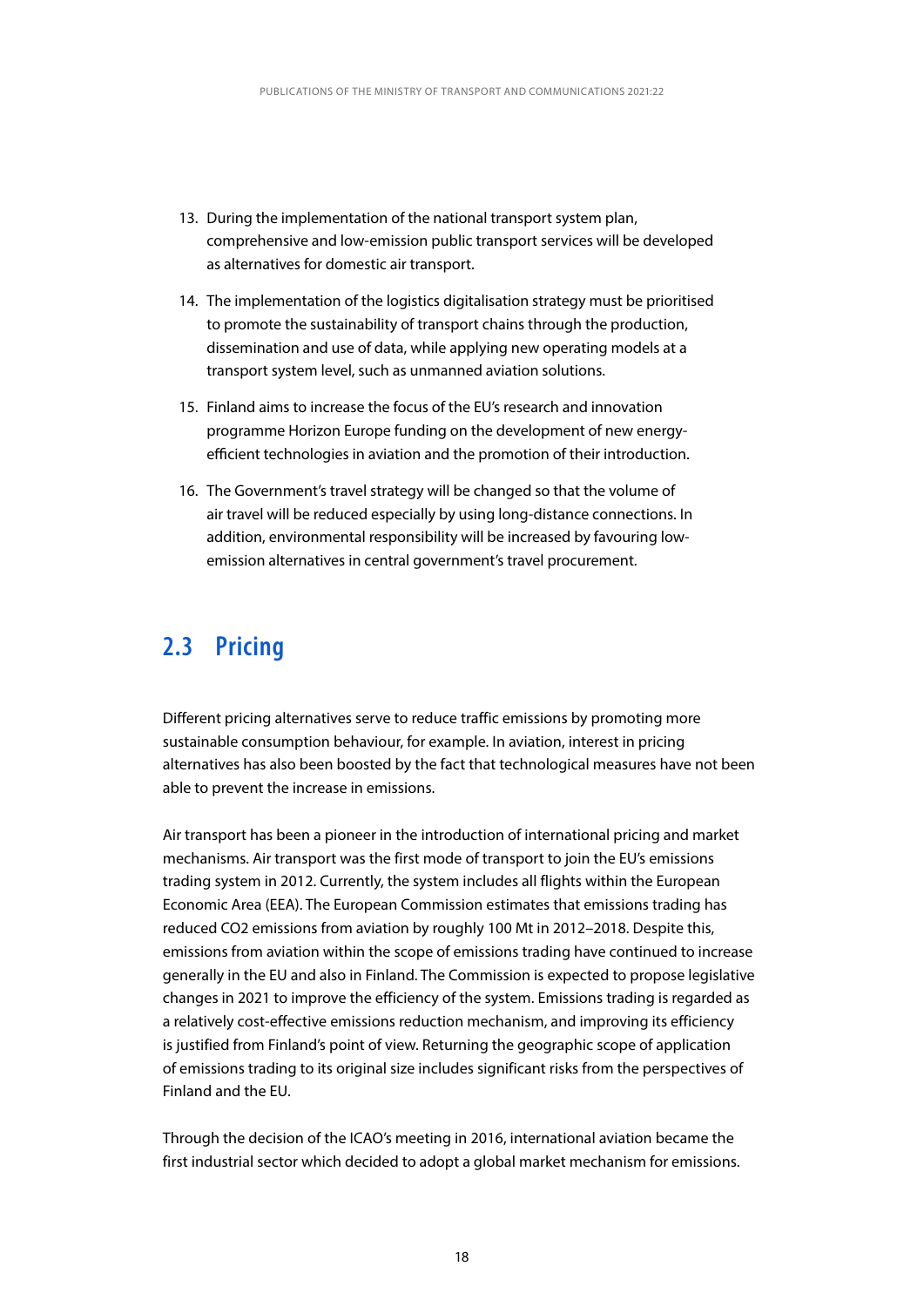The off-setting obligations of CORSIA entered into force at the beginning of 2021. While participation in the system is voluntary for the ICAO's member countries until 2027, Finland and the other 43 member countries of the European Civil Aviation Conference (ECAC) have announced that they will join it immediately. CORSIA is implemented in the EU through amendments to the emissions trading directive, which the Commission has not, however, yet proposed. Speeding up this matter would be very important so that Finland and the other member countries can fulfil the commitments given to the ICAO and that airlines, national authorities and other operators within the scope of the scheme would have time to prepare for the fulfilment of their obligations. Being global in scope, CORSIA also covers flights from the EU to third countries. This means that the launch of the scheme will reduce the need to investigate the expansion of the geographic scope of application of emissions trading.

There have also been discussions in the EU over the adoption of an EU-wide tax on flights or fuel. According to the Government Programme, Finland has an open approach to the development of broader regional taxation. It could slightly less distort global competition in the sector, and it could have a higher steering impact, considering the environment, compared with a combination of various national tax schemes. However, the Commission has not proposed any tax on air transport, but it has announced its intention to investigate taxation on air transport during the preparation of amendments to the energy taxation directive.

Promoting the pricing of global greenhouse gas emissions from international aviation would, when dimensioned correctly, most likely be an effective way to reduce aviation emissions, as it would help, for example, to promote the transition from fossil kerosene to sustainable aviation fuels. As a global obligation, it would also treat all airlines equally and would not distort competition. The ICAO is preparing a long-term emissions reduction goal and different methods to enable its achievement. The aim is to reach an agreement at the 2022 meeting. However, it is highly unlikely that tax solutions, for example, would be supported widely among the ICAO's member countries. In the near future, the ICAO will focus on the adoption of CORSIA and the efficiency measures it enables alongside promoting conventional emissions reduction alternatives. Nevertheless, Finland should, in international cooperation, draw attention to carbon pricing and effective global measures that promote the transition from fossil to renewable fuels.

Finland has no air passenger tax, and its application has not been investigated in more detail, but an initiative concerning taxation has been submitted to the Parliament. The effectiveness of tax on airline tickets has not been studied extensively at an international level. Based on indicative estimates, emissions reductions achieved through a national tax would be modest relative to the negative impact of such taxation on air transport and Finland's accessibility, as well as the increased use of sustainable aviation fuels. However,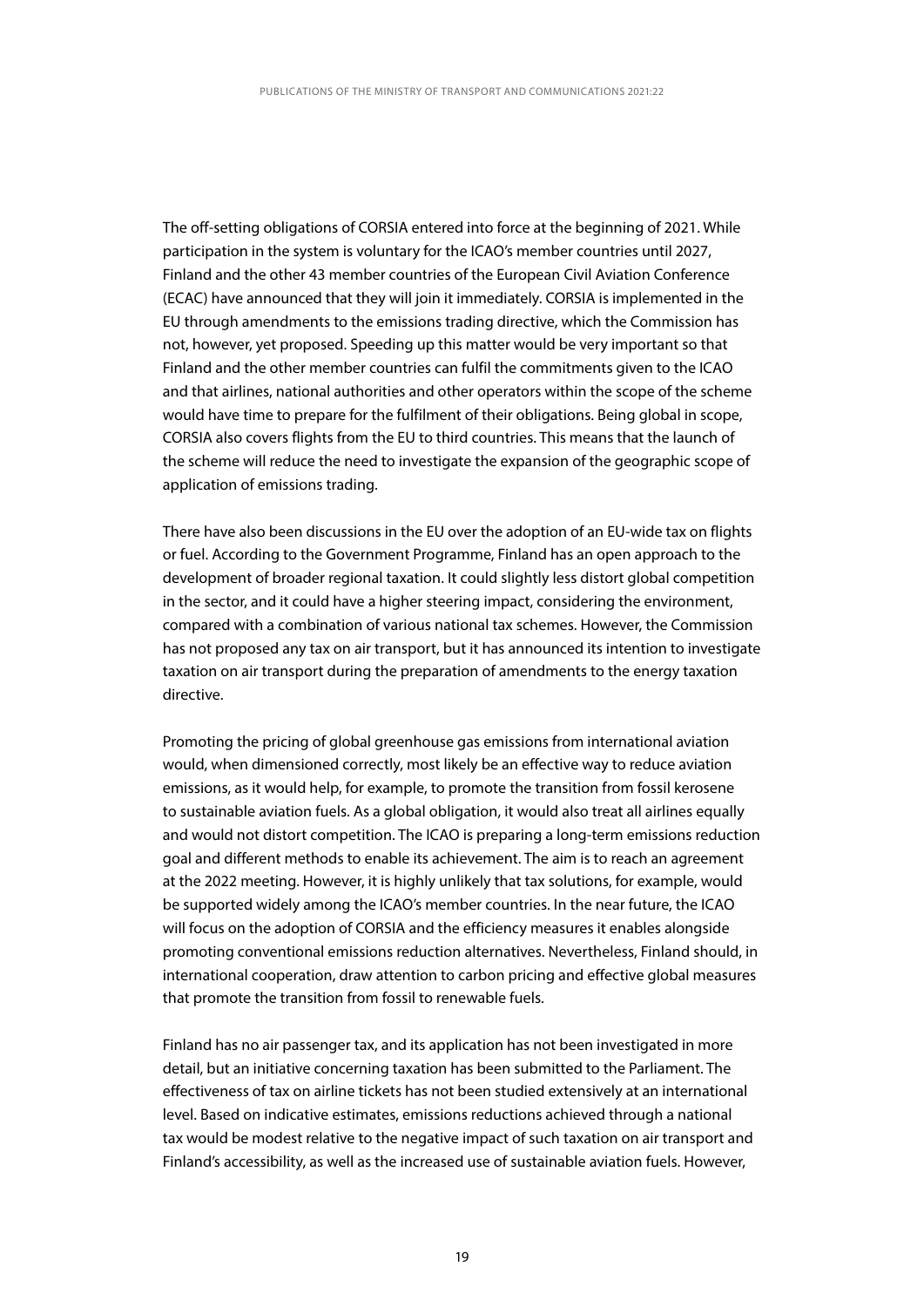a national study of a tax on flights should be prepared to draw a more detailed overview of the matter, especially considering the special characteristics of Finland's air traffic, different emissions reduction alternatives and the initiative submitted to the Parliament.

#### **Measures:**

- 17. The aim for Finland is that the free allocation of allowances of the emissions trading system for aviation be gradually reduced and eventually abandoned altogether. Emissions trading should, also otherwise, be developed to reduce emissions from aviation in the EEA.
- 18. Finland aims to influence the EU Commission so that it would issue the legislative proposals required as quickly as possible to ensure that Member States can participate in the first phase of CORSIA.
- 19. In the ICAO, Finland is actively promoting the effectiveness of CORSIA in reducing aviation emissions. Influencing must especially focus on the use of high-quality emissions units, the avoidance of double calculations and the broad adoption of the scheme among the ICAO's member countries.
- 20. Finland's goal is to achieve the ambitious long-term emissions reduction goal in international aviation and fulfil the mechanisms to achieve it to be decided on at the ICAO's meeting in 2022.
- 21. Finland is playing an active role in the EU and the ICAO to promote the pricing of greenhouse gas emissions in aviation.
- 22. A study of the impact and effectiveness of a national tax on flights in the reduction of aviation emissions relative to other emissions reduction mechanisms will be prepared.
- 23. The role of airport fees in reducing greenhouse gas emissions from aviation will be assessed after the Commission has issued its legislative proposals.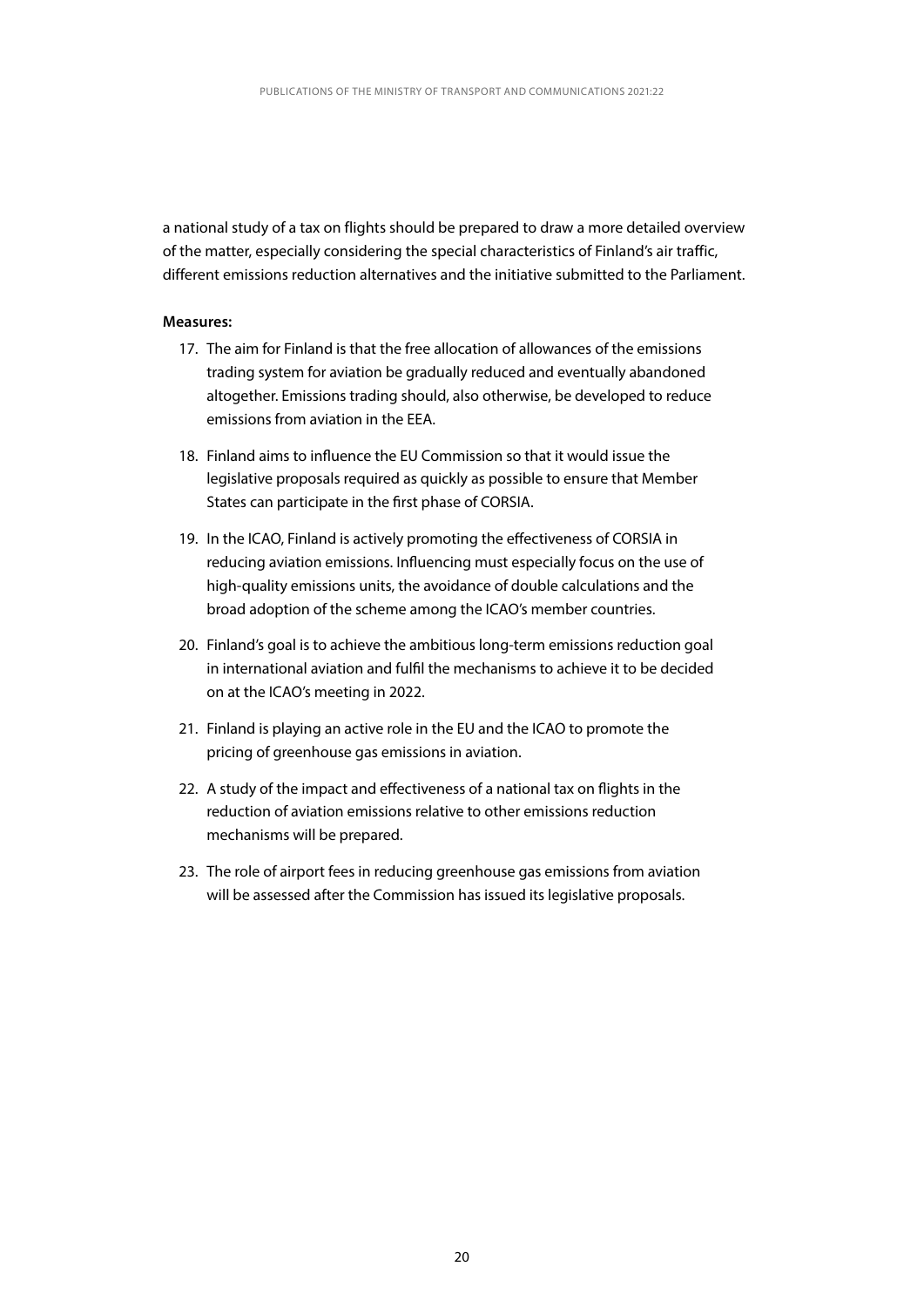## <span id="page-21-0"></span>**3 Monitoring and indicators**

The measures will mainly be implemented within the limits of the Budget and the existing appropriations. Decisions on additional appropriations or other measures affecting the Budget will be made separately within the central government spending limits and in the annual budgets.

The progress of the implementation of the resolution will be monitored every six months in the Ministerial Working Group on Climate and Energy Policy. The links between these measures and other projects will be established during the implementation phase. In addition, the development and impact of greenhouse gas emissions from aviation will be monitored by the Finnish Meteorological Institute by conducting regular research and by Statistics Finland and VTT Technical Research Centre of Finland by calculating emissions.

Statistics Finland's official statistics on emissions from domestic and outgoing international flights is a key indicator.